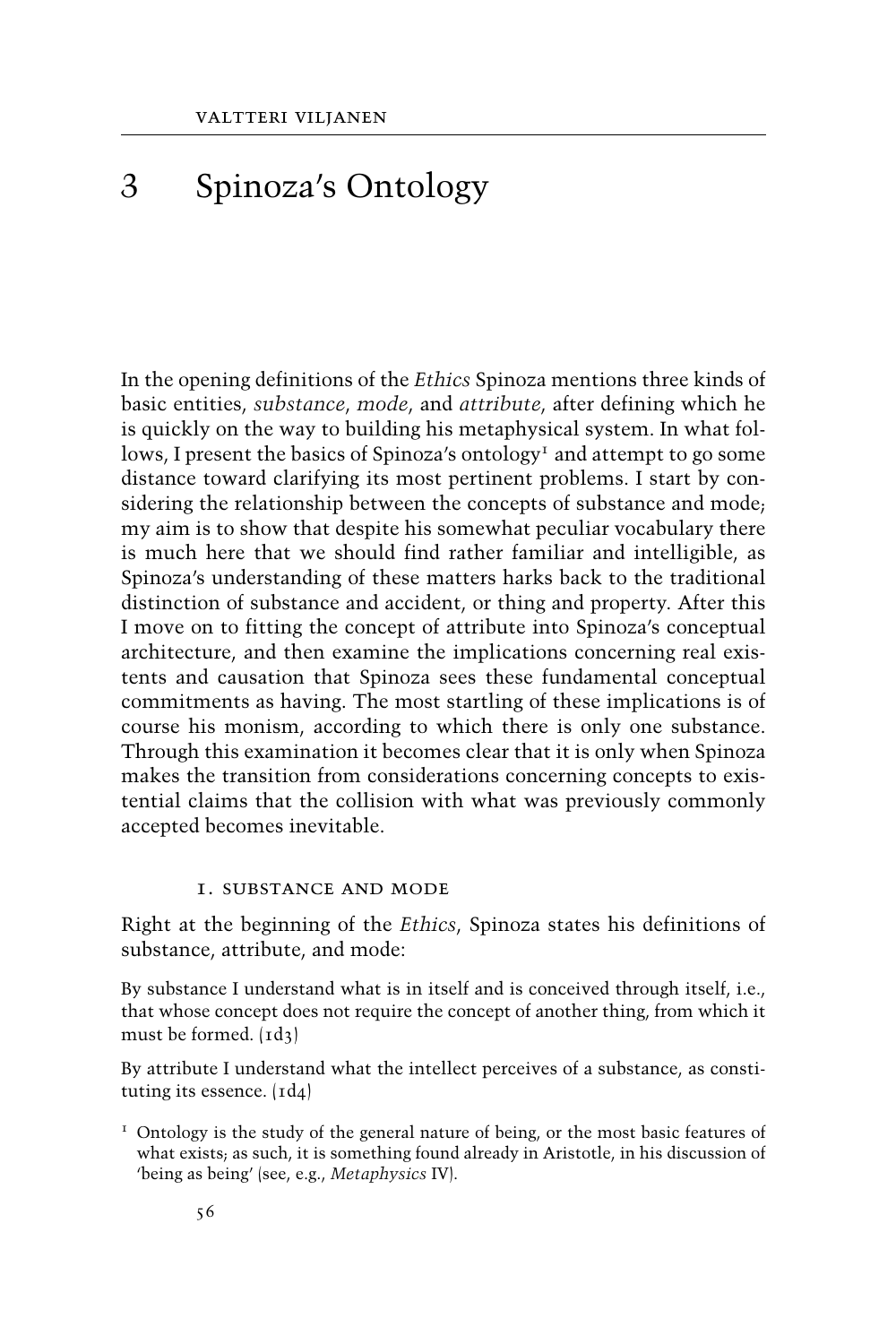By mode I understand the affections of a substance, *or* that which is in another through which it is also conceived.  $\lfloor \text{Id}_5 \rfloor$ 

Attributes pose some time-honoured and thorny interpretative problems, but we can leave them aside for now and focus on the relationship between substance and mode.

That substances are in and conceived through themselves, whereas modes are in and conceived through another, clearly implies that substances hold some kind of ontological and epistemological priority over modes. But what kind of priority? For someone proceeding 'in geometric order' it is of course of the utmost importance that the basic building blocks – definitions and axioms – are clearly stated and cogent. Spinoza obviously thinks that his definitions of substance and mode are precisely that, but it would be hard to claim that they are – at least for us – particularly transparent in their meaning. As a consequence, it is difficult to form an opinion concerning their adequacy. However, if we remain alive to certain key features pertaining to the philosophical landscape of Spinoza's times, his treatment of substance and mode starts to make sense; in fact, I would claim that he does not pack anything particularly controversial into his definitions. Here, as so often, two of Spinoza's most important philosophical sources make their presence felt: Descartes, who arguably was Spinoza's most influential predecessor, and the Aristotelian scholastic tradition, which still dominated much of Western thought in the seventeenth century.

As we have seen, a substance is 'what is in itself', whereas a mode is an affection of a substance, which, according to Spinoza, means that a mode 'is in another'. The fundamental question would thus seem to concern *what it means to be in itself or in another*. I would like to argue that here Spinoza offers us his understanding of the classic distinction between substance and accident. In the Aristotelian tradition, an accident is an entity that cannot exist on its own but needs something (ultimately a substance) to serve as a subject in which it exists; accidents are thus said to *inhere* in subjects, whereas substances are entities that *subsist*. Although scholastic debates concerning substances and different kinds of accidents are complicated, it still seems possible to define the difference roughly as follows: accidents are dependent on the substances in which they inhere, but substances are not similarly dependent on their accidents. What individuates substances, makes them the entities they are, is not accidents, but certain basic features constituting their essences; more to the point, substances do not exist in subjects and thus they occupy an ontologically privileged position. For instance, yellow is an accident and can only exist, ultimately, in a substance, let us say in Garfield the cat; Garfield himself, in contrast, does not exist in any other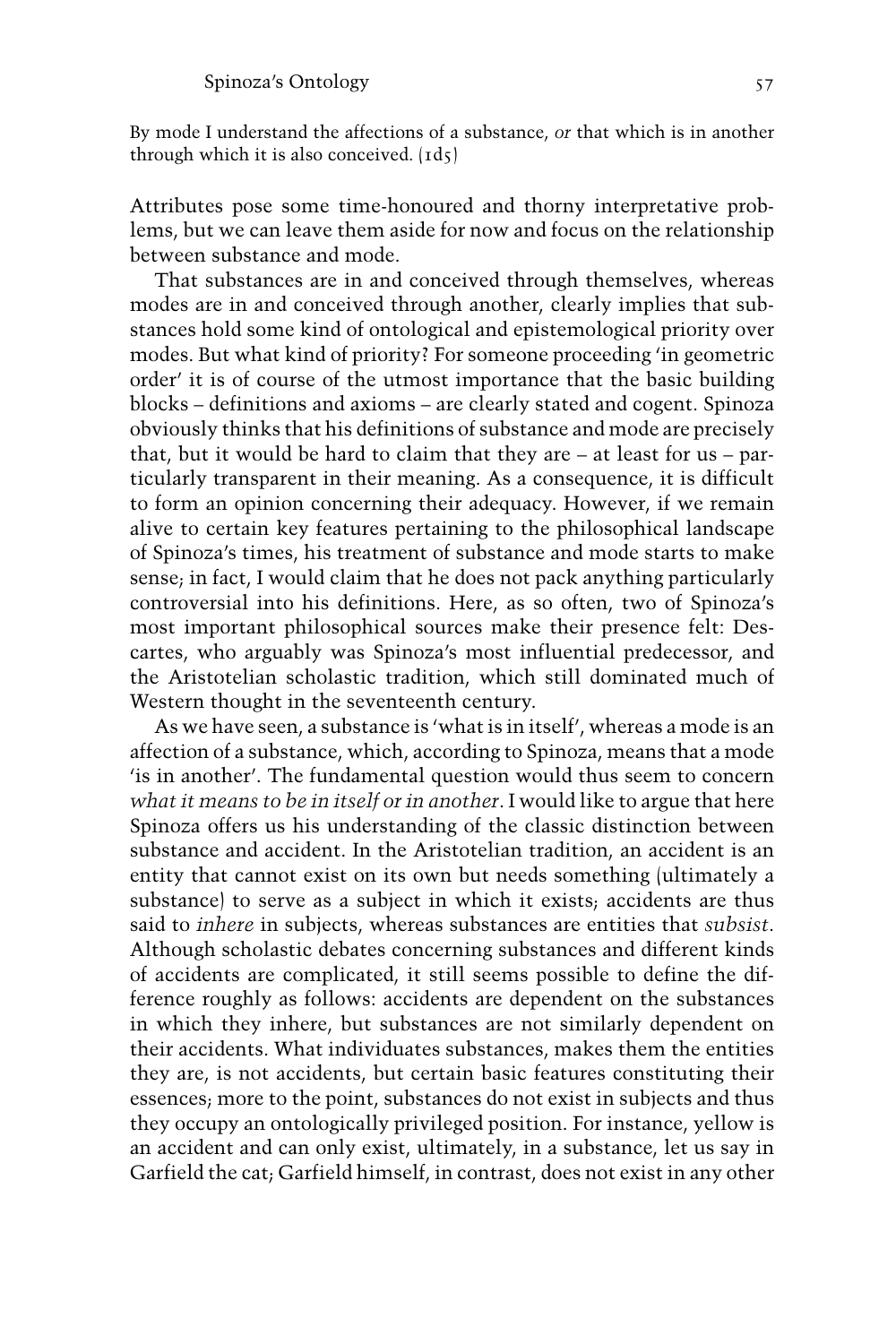subject.<sup>2</sup> Moreover, consider how strongly the wording of 1d3 and 1d5 echo the following passage from Thomas Aquinas's *Summa Theologiae* (I, 29.2, resp.): '[T]hose things subsist which exist in themselves, and not in another.' Spinoza's 'being in itself' and 'being in another' would thus seem to track rather faithfully the traditional Aristotelian distinction between subsistence and inherence.

The aforementioned Peripatetic framework can be found practically unscathed in the thought of such an innovator as Descartes, who in the first part of the *Principles of Philosophy* (henceforth PP) discusses the meaning of the terms important for our purposes.<sup>3</sup> Much attention has been directed to the fact that he starts by emphasizing the causal independence of substances in Proposition  $51 -$  which is a point to which we will return later – but the governing assumption underpinning much of what Descartes says is that there are things, that is, substances, in which some other entities – Descartes refers to them variably as attributes, qualities, modes, and properties – inhere. In this connection, at least the following passages are especially noteworthy. First, the French version of the *Principles* contains a supplement to the just-mentioned proposition, and in it Descartes notes that apart from substances, there are 'qualities' or 'attributes', which 'are of such a nature that they cannot exist without other things' (PP 1.51; CSM I, 210). Second, he claims that 'we cannot initially become aware of a substance merely through its being an existing thing', but the presence of a substance can easily be inferred from the perception we have of some of the attributes the substance possesses (PP 1.52; CSM I, 210; see also PP 1.63; CSM I, 215). Third, in his explication of what is meant by 'modal distinction' (PP 1.61; CSM I, 214), Descartes notes that modes inhere in substances, and he repeats this later. Finally, in the second set of replies, Descartes begins the definition of substance by saying that it is the term that 'applies to every thing in which whatever we perceive immediately resides, as in a subject' (CSM II, 114; see also the Sixth Meditation, CSM II, 54).

It seems to me that Descartes's view can be expressed using only the terms Spinoza later adopts, by saying that modes and attributes inhere in substances; modes are determining properties which make change

<sup>&</sup>lt;sup>2</sup> Aristotle's *Categories* (1a16–3b23) is here the most important original source (see also *Metaphysics* 1017b10–25); for a very illuminating discussion of these matters, to which I am here indebted, see Carriero 1995, 245–7. Likewise Charles Jarrett (1977b, 84–5) draws attention to the fact that Spinoza's way of understanding the relationship between substance and mode matches the Aristotelian idea of accidents

inhering in a substance. See also Bennett <sup>1984</sup>, <sup>55</sup>–6; Steinberg <sup>2000</sup>, <sup>8</sup>–10. <sup>3</sup> For discussions emphasizing the close relationship between Spinoza's ontology and that of Descartes, see Curley 1988; Koistinen 2002; Della Rocca 2008.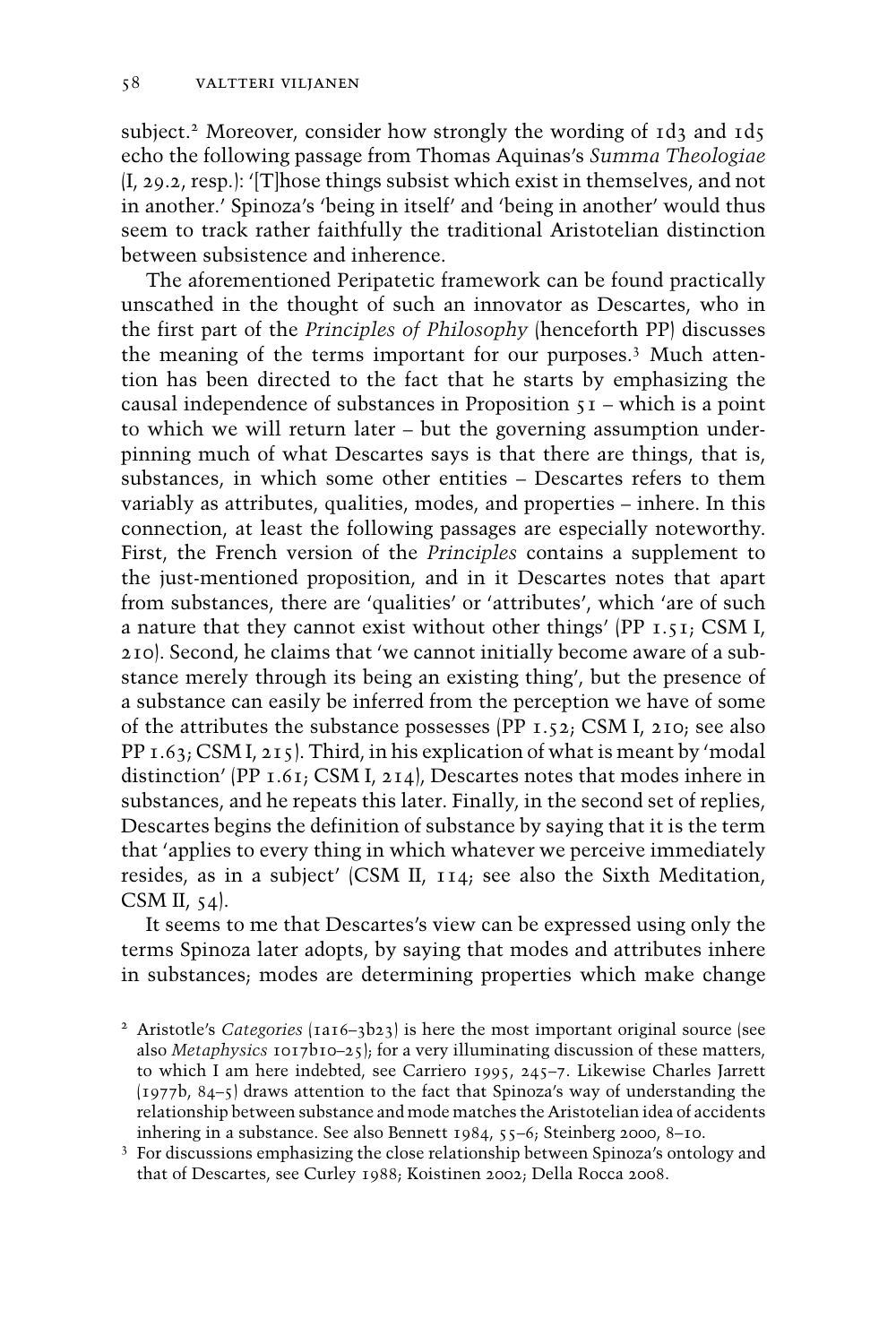possible, whereas attributes are properties that remain constant during a finite substance's existence (see PP 1.56; CSM I, 211–12; see also PP  $1.64$ ; CSM I,  $215-16$ ; among the attributes there is always one that is principal, that which constitutes nothing less than the substance's essence (PP 1.53; CSM I, 210). Interestingly, this part of the *Principles* makes it, to my mind, rather clear that Descartes really *is* conceiving the conceptual framework involving substances, essences, and different kinds of (necessary and non-necessary) accidents in a remarkably non-Aristotelian fashion. However, he is not radical to the extent of discarding the basic traditional tenets concerning inherence; he obviously accepts the idea that modes or properties inhere in substances, whereas substances do not inhere in anything – they need only the ordinary concurrence of God in order to exist (PP 1.51, French edition; CSM I, 210).<sup>4</sup>

When Spinoza says that substances are in themselves whereas modes are in another, he is thus respecting the traditional way of conceiving things and their properties: there are those things, namely substances, that do not exist in anything else but are ontologically self-supporting; and there are those things, namely modes or modifications – Spinoza's gloss for accidents – that exist in, or inhere in, something, namely substances.<sup>5</sup> I think that we should recognize the fact that nothing more and nothing less is put forward at this stage; most importantly, as has been observed,<sup>6</sup> the definitions at hand do not contain any causal notions. It is thus understandable that Spinoza takes himself to be entitled to hold, without offering any further proof, that modes are affections of substance (1d5). And as it is an axiom for him that '[w]hatever is, is either in itself or in another' (1a1), he feels entitled to arrive at the conclusion that 'outside the intellect there is nothing except substances and their affections' (1p4d). It thus seems not improper to say that the only entities in Spinoza's ontology classifiable as *things* are substances and modes.

Spinoza's definitions, as noted above, contain not only claims concerning being in itself or being in another, but also the corresponding claims that what is in itself is 'conceived through itself' (1d3) and that what is in another is also conceived through that  $\lfloor \frac{1}{d} \rfloor$ . In other words, a

<sup>4</sup> Indeed, Descartes contends that if we tried to consider modes 'apart from the substances in which they inhere, we would be regarding them as things which subsisted in their own right, and would thus be confusing the ideas of a mode and a substance' (PP 1.64; CSM I, 216).  $[PP \tcdot 64; CSM \tcdot 716]$ .  $[SP \tcdot 64; CSM \tcdot 716]$ <br>This is the way in which Pierre Bayle already read Spinoza; for Bayle's objections

against Spinoza, see n. 49. For Edwin Curley's important objection against interpreting modes as properties, see n. 48.<br><sup>6</sup> See especially Carriero 1995, 261; but also Koistinen 1991, 14.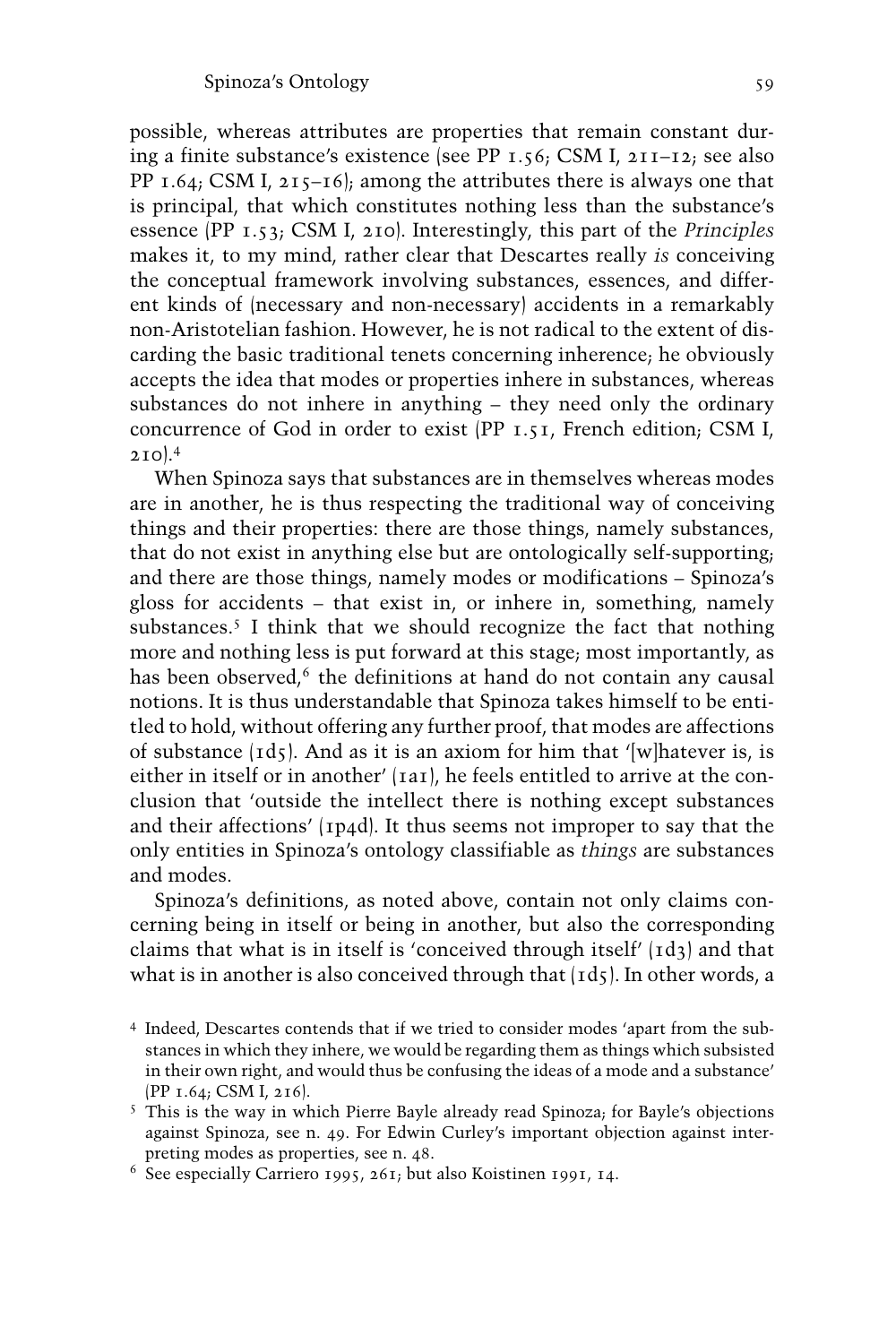mode does not merely inhere in a substance; it is also conceived through that substance. What, exactly, is at stake here?

It is well founded to claim, as John Carriero (1995, 248–50) does, that the way in which conceivability is treated in 1d3 and 1d5 reflects the definitional priority Aristotelians considered substances to have over accidents: a definition reveals the essence of the thing defined, and the definition of an accident must refer to something other than the accident, namely the subject in which the accident in question inheres, whereas a substance is definable without reference to anything external to the substance. So when Spinoza elucidates his claim that a substance is conceived through itself by saying that a substance's 'concept does not require the concept of another thing, from which it must be formed' (1d3), he can be regarded as proceeding broadly along traditional lines. The only problem with this interpretation is that conceiving a thing through understanding its definition seems to be a rather adequate and intellectual way of forming an idea of the thing; as Carriero notes, he is discussing 'a full characterization of an accident'.<sup>7</sup> But Spinoza's definitions do not say anything about the adequacy of the conceiving in question; and later (2p45, 2p45d) he makes it clear that *any* idea we may form, regardless of its level of adequacy or intellectual sophistication, of *any* finite mode involves the concept of something else, namely of the attribute that constitutes the essence of the substance in which the mode inheres.

Even if we grant that  $Id_3$  and  $Id_5$  echo certain Aristotelian doctrines, Descartes still seems to play a much more important role here.<sup>8</sup> The crucial passage of the *Principles* reads:

A substance may indeed be known through any attribute at all; but each substance has one principal property which constitutes its nature and essence, and to which all its other properties are referred. Thus extension in length, breadth and depth constitutes the nature of corporeal substance; and thought constitutes the nature of thinking substance. Everything else which can be attributed to body presupposes extension, and is merely a mode of an extended thing; and similarly, whatever we find in the mind is simply one of the various modes of thinking. *For example, shape is unintelligible except in an extended thing; and motion is unintelligible except as motion in an extended space; while imagination, sensation and will are intelligible only in a thinking thing. By contrast, it*

<sup>7</sup> Carriero 1995, 250.<br><sup>8</sup> Carriero 1995, 250 argues rightly that 'Descartes's view is not completely novel' because it reflects the Aristotelian idea of definitional priority. A truly important element in Descartes's approach that I have not been able to locate in any of his predecessors is the idea that there are only two basic properties, of which other properties are modifications and through which those other properties are conceived. On this, see also Gueroult 1968, 60–63.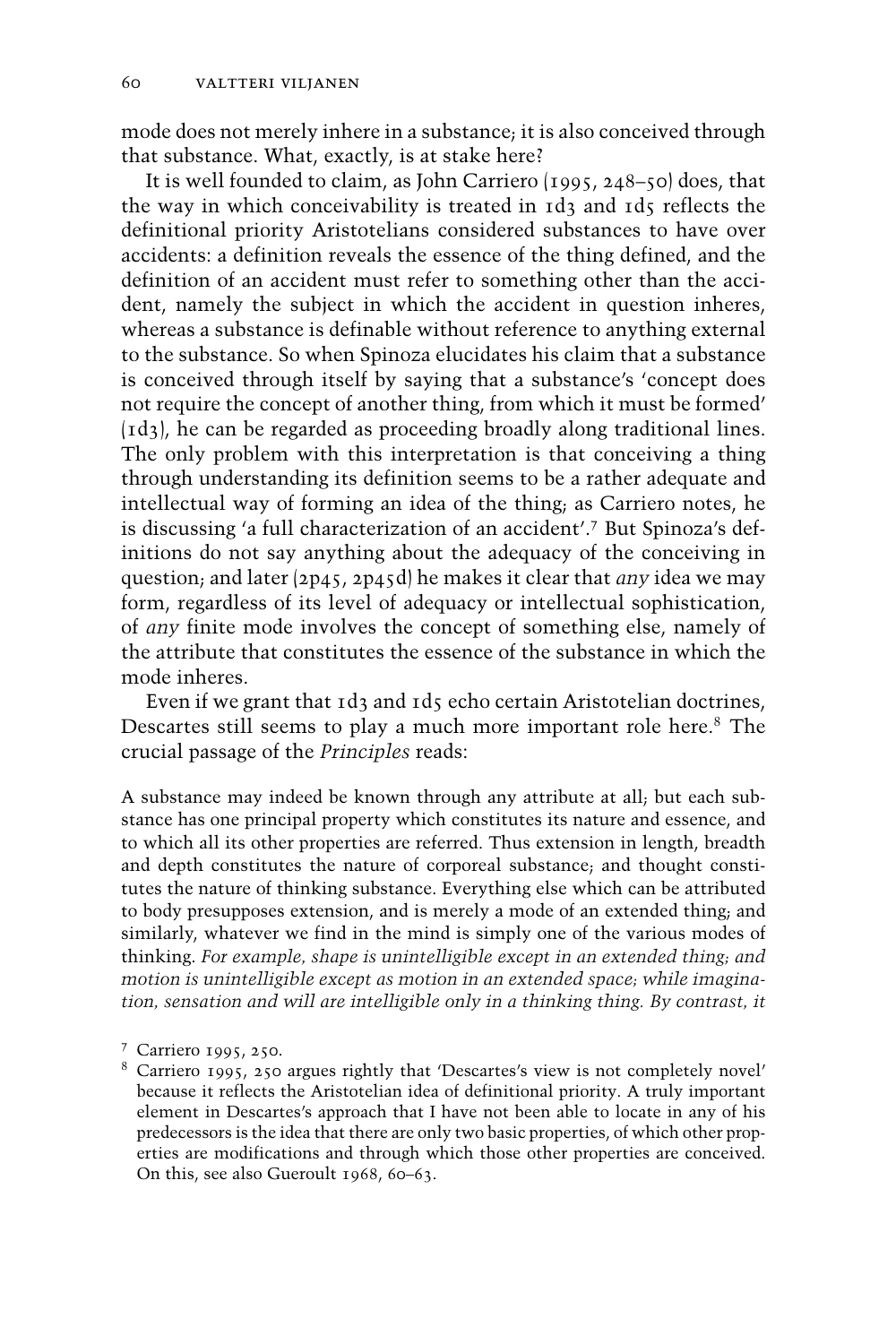*is possible to understand extension without shape or movement, and thought without imagination or sensation, and so on*; and this is quite clear to anyone who gives the matter his attention. (PP 1.53; CSM I, 210–11, emphasis added)

In other words, no body or idea can be conceived without conceiving extension and thought, respectively. Here we encounter the notion of attribute; I examine it below, but for present purposes it suffices to note that there are things that do not require anything other than themselves to be conceived, and things the conceiving of which always involves conceiving something else. Obviously, then, Spinoza is treading on well-established grounds when he claims substances to be conceived through themselves, modes through another; this is just his way of formulating the conceptual priority traditionally given to substances over properties. Hence the preliminary conclusion we can draw is that Spinoza's definitions of substance and mode do not contain anything controversial; these basic premises could not easily be rejected by his contemporaries.<sup>9</sup> Substance is a self-supporting and conceptually independent entity, mode an entity that inheres in a substance through which it is also conceived.<sup>10</sup> All this means that Spinoza can be said to operate with a basic idea that could hardly be more accessible: whenever we think of something, we are thinking of some *thing* (i.e., a substance), but that thing must always be a thing of some *kind*, it cannot be without some qualities, properties, or characteristics (i.e., modes).

- <sup>9</sup> I would thus agree not only with Carriero (1995) but also with William Charlton  $(1981, 509 - 11)$ , who explicates Spinoza's position by invoking PP 1.53 and ends up defending the view that Spinoza's concept of substance is in line with that of Aristotle and Descartes; see also Steinberg 2000, Ch. 2. Although I agree with the claim of Curley  $(1988, 11-12)$  that there is nothing in 1d3 and 1d5 Descartes would find objectionable, I would not find it preferable, as Curley does, to understand the relationship between mode and substance 'not as the inherence of a property in its subject, but as the relation of an effect to its cause' (Curley 1988, 31; see also 1969, Ch. 1). Moreover, I would disagree with Harry Wolfson (1934 I, 61–78), who contends that although Spinoza's understanding of substance is in line with the tradition, he is offering a new way of understanding mode; and, finally, I would not be ready to endorse the view put forward by Gueroult in one passage, that the notions of being in itself and in another should be translated in terms of causality (Gueroult 1968, 63), although it is not clear how strong the "translation" suggested here ultimately is (for discussion, see Carriero 1995, 254–5).<br><sup>10</sup> Clearly, there is a close connexion between inherence and conception. As Don
- Garrett (1990, 107) puts it, Spinoza's way of deducing the claim that there is nothing apart from substances and modes (in  $1p4d$ ) from  $1d3$ ,  $d5$ , and a $1$  'suggests that Spinoza understands "a is in b" and "a is conceived through b" as mutually entailing, either through their own meaning, or through the mediation of one or more axioms.' If a mediating axiom is needed, 1a4 is to my mind an especially strong candidate for such (Garrett considers also 1a6). See also Curley 1969, 15–18, 163.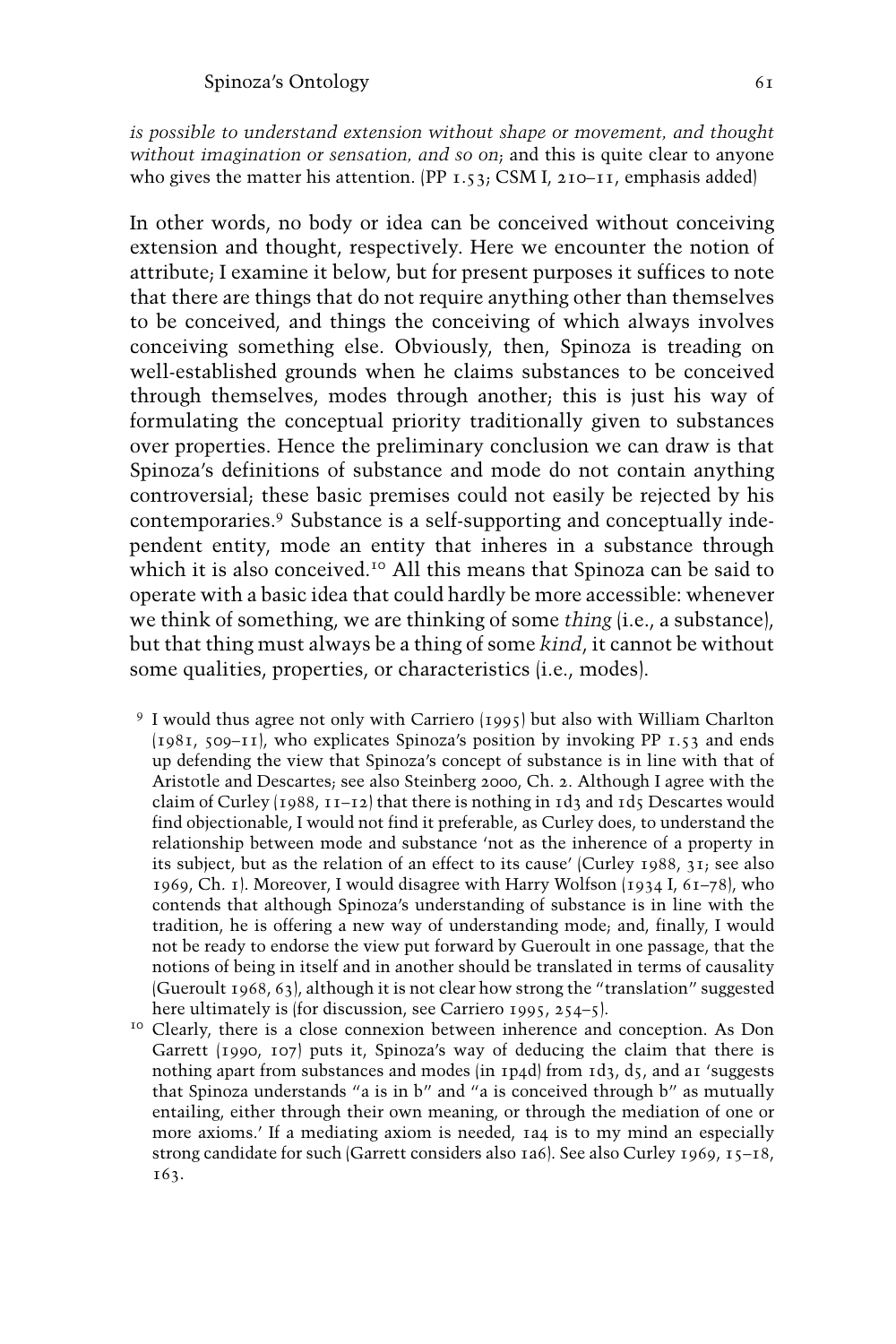#### 2. attribute

The third fundamental ontological concept that receives its own definition in the opening pages of the *Ethics*, that of attribute, complicates matters considerably. Recall that an attribute is 'what the intellect perceives of a substance, as constituting its essence'  $\lceil \text{rd}_4 \rceil$ . We can tentatively characterize attributes along the lines suggested by Jonathan Bennett  $[1984, 61]$ , as basic ways of being.<sup>11</sup> The historical context of the concept is not hard to locate: the notion matches the Cartesian notion of principal attribute or property 'which constitutes its [the substance's] nature and essence' (PP 1.53; CSM I, 210). Now, as 'human being' was traditionally defined as 'rational animal', the property of being rational could be said to 'constitute the essence' of any human being. As a consequence, 1d4 would quite naturally be read as saying no more than that there are certain properties that count as essential to a thing, properties so fundamental to a substance that conceiving that substance apart from them is simply impossible.<sup>12</sup> Here, however, interpretative challenges begin to crop up: if a substance is conceived through itself, how can it not be conceived apart from an attribute? These worries are exacerbated if we take a look at 1p10 and its scholium, where Spinoza does not hesitate to claim – solely on grounds of  $\text{Id}_3$  and  $\text{Id}_4$  – not only that attributes are conceived through themselves but that 'each being must be conceived under some attribute' (1p10s). This means, obviously, that any substance must be conceived under some attribute. But would all this not give conceptual priority to attributes over substances, thus conflicting with the conceptually preeminent and independent position just assigned to substances?

One approach to these problems is to identify substances with attributes.<sup>13</sup> Apart from solving the problem of how a substance can be conceived both through itself and through its attribute, there are passages that taken at face value rather straightforwardly confirm this position: in 1p4d, for instance, Spinoza contends that 'there is nothing outside

- <sup>11</sup> 'An attribute for Spinoza is a *basic way of being* a property which sprawls across everything on one side of the dualist split, and nothing on the other side' (Bennett 1984, 61). 12 The status of attributes would thus appear to resemble the status of things that
- Aristotelians considered to be, as Carriero (1995, 246) puts it, 'too closely bound up with' the things they are predicated of for the relation of inherence to apply: '[W]ithout his [Socrates's] humanity, there would be no "him" for anything to exist in' (Carriero 1995, 247). This points towards understanding attributes, as Carriero (1995, 252) does, as definitions of essence.<br><sup>13</sup> At least Gueroult (1968, 47–50) and Curley (1969, 16–18) endorse this approach,
- and Jarrett  $(1977a, 451-2)$  reconstructs from Spinozistic premises an argument for the identity of substance and attribute.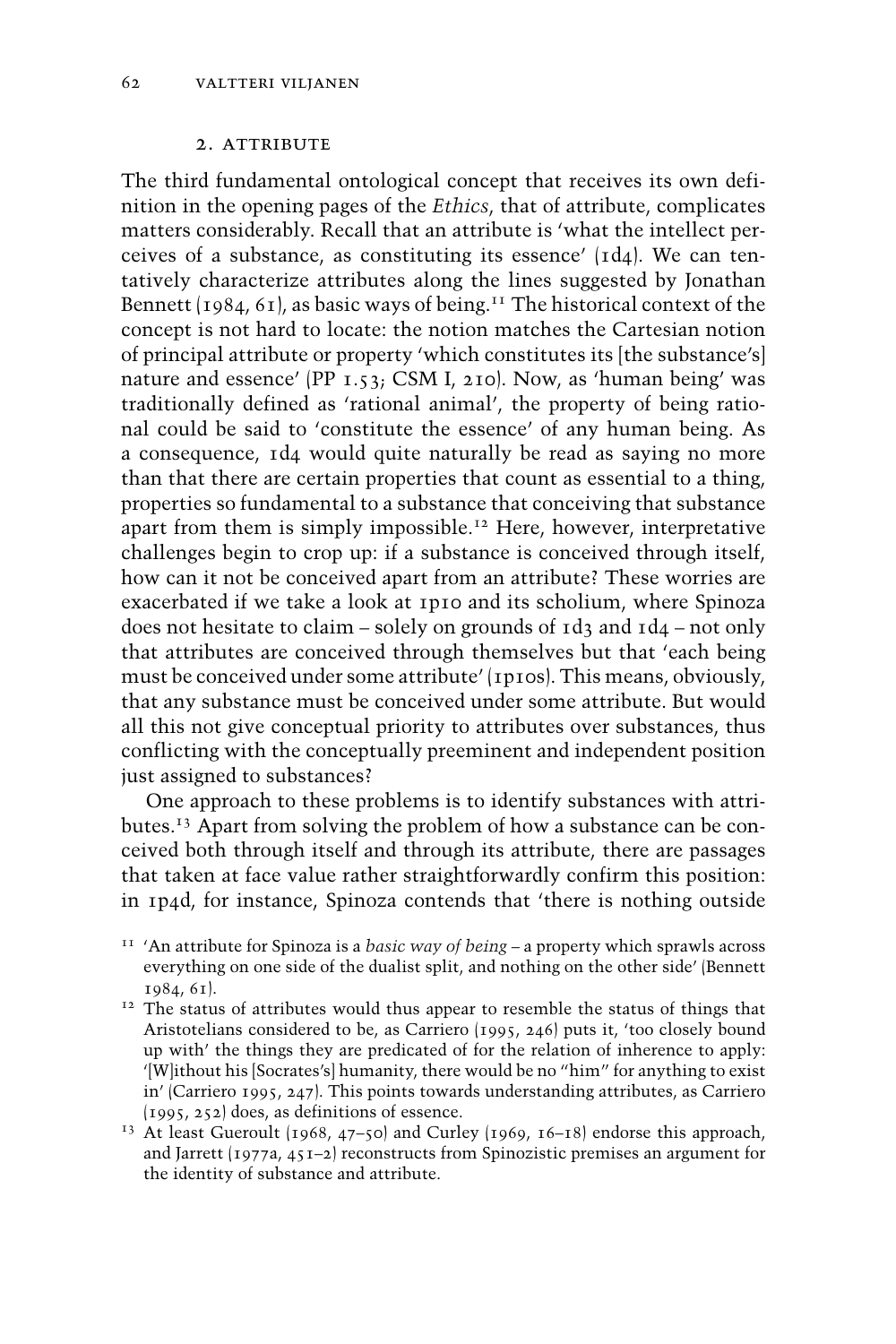the intellect through which a number of things can be distinguished from one another except substances, *or* what is the same (by d4), their attributes, and their affections'.<sup>14</sup> This approach, however, encounters the following problem: Spinoza holds that 'it is far from absurd to attribute many attributes to one substance' (1p10s), so if we think that substances are identical with attributes, how can a substance with many attributes be *one* substance and not many substances, in fact an aggregate of substances? Although arguments have been put forward to solve this problem, $15$  it seems that substances cannot be simply identified with attributes; this move threatens the high demands of unity Spinoza sets for substances (see 1p12, 1p13). I think it is fair to say that Spinoza cherishes the idea that one substance can have many attributes while being perfectly unified, completely free of all division.

How, then, should the relationship between a substance and its attribute be understood? I believe that Olli Koistinen's (1991, 18–24) answer to these questions is the best one available. Koistinen accepts that the concept of substance and its attribute must be identical, but observes that somewhat surprisingly this does not entail, for Spinoza, that a substance would be identical with its attribute. This is so, Koistinen suggests, because ideas are active affirmations, that is, propositions that always predicate properties of something, and we can regard the idea of a certain substance whose essence is constituted by a certain attribute, let us say *E*, as a proposition that predicates *E* of the substance in question. Thus a proposition 'Substance is *E*' – or, more exactly, 'Something is  $E<sup>16</sup>$  – expresses the absolutely primitive ontological feature of Spinoza's system. That is, substances and attributes are as it were inextricably fused together: the above proposition is not only the concept of the substance in question but also the concept of the attribute in question, that is, of *E*. There can be no idea of a substance without an idea of an attribute, and the idea of an attribute always contains the idea of a substance. That the above-mentioned complex proposition reveals the foundation of Spinoza's ontology explains how the *concepts* of substance and attribute can be identical while substance and attribute still remain distinct *entities*. And because the concepts of substance and

<sup>14</sup> Consider also 'God is eternal, *or* all God's attributes are eternal' (1p19) and 'God, *or* all of God's attributes, are immutable' (1p20c2).<br><sup>15</sup> See especially Curley 1969, 78; 1988, 29–30.<br><sup>16</sup> As Koistinen (1991, 23) observes, the proposition 'Something is *E*' would be of a

more accurate form, as the proposition 'Substance is *E*' might be seen as already presupposing knowledge of substance; in Koistinen's words, what makes the former 'proposition a proposition about *s* [substance] must be a feature of the predicate "is *E*". Since attributes are essences, the proposition "Something is *E*" cannot be about any other individual but *s*'.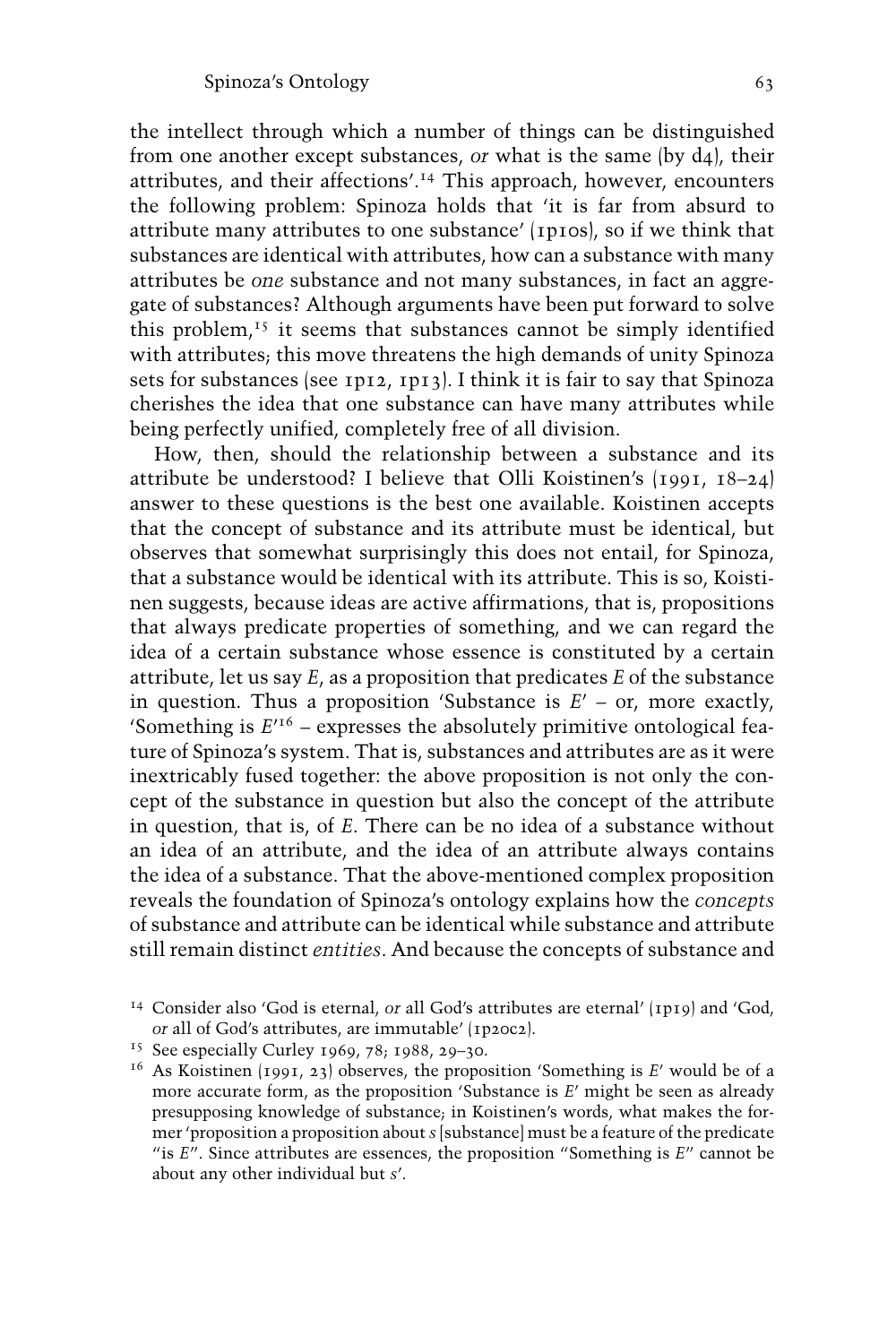attribute are identical, that it can be said that a substance is conceived both through itself and through its attribute poses no threat to the tenet that the concept of a substance – and thus also of an attribute – does not refer to or involve any other concept, making it conceptually independent.

But even if this were right and solved the problem of how a substance may be conceived both through itself and through its attribute, there is still another famous problem plaguing Spinoza's doctrine of substance and attribute: how are we to understand the claim that one substance may have many attributes, each truly predicable of a substance, and each constituting the essence of the substance? One approach to this problem is to take attributes to be ways in which an intellect can know a substance, which introduces an element of subjectivity to attributes.<sup>17</sup> It can even be argued that this is in fact something Spinoza quite explicitly says, because he defines attributes as 'what the *intellect perceives of a substance*, as [*tanquam*] constituting its essence' (1d4, emphasis added).<sup>18</sup> There would thus be no special problem in one substance having many attributes: one and the same object can of course be perceived in many different ways, and Spinoza's claim would simply be that there are certain basic ways in which a substance can be perceived, and he calls these basic ways attributes. However, emphasizing the subjective element pertaining to attributes risks, I think, making Spinoza too much of an idealist. On the whole, attributes certainly are depicted as something very objective, real, or actual – hardly something whose existence would depend on a perceiving subject<sup>19</sup> – and certain passages are especially difficult to reconcile with any kind of subjectivist interpretation of attributes.<sup>20</sup> Thus I would argue that the reference to 'the intellect'

- <sup>17</sup> Scholars who may be seen as proponents of this overall approach hold differing views on the nature and role of the subjective element. For a strong form of subjectivism, according to which attributes are subjective concepts invented by the mind and do not have independent existence, see Wolfson 1934 I, 142–57; for more moderate views, which do not regard attributes as inventions of the mind, see
- Eisenberg <sup>1990</sup>, <sup>1</sup>, <sup>11</sup>–12; Carriero <sup>1994</sup>, <sup>634</sup>–5. <sup>18</sup> That the word *tanquam* in <sup>1</sup>d<sup>4</sup> can be translated both as 'as' and 'as if' has been important for the debate concerning the status of attributes ('as if' would arguably speak for the subjective interpretation). On this, see n. 21.  $\frac{19}{19}$  Note that Spinoza holds any intellect to be 'only a certain mode of thinking'
- (1p31d); on this, see also Gueroult 1968, 50.<br><sup>20</sup> I agree with Jarrett (1977a, 447–8; 2007, 55) that 1p20d is such a piece of text:
- 

God (by p19) and all of his attributes are eternal, i.e. (by d8), each of his attributes expresses existence. Therefore, the same attributes of God which (by d4) explain God's eternal essence at the same time explain his eternal existence, i.e., that itself which constitutes God's essence at the same time constitutes his existence. So his existence and his essence are one and the same, Q.E.D.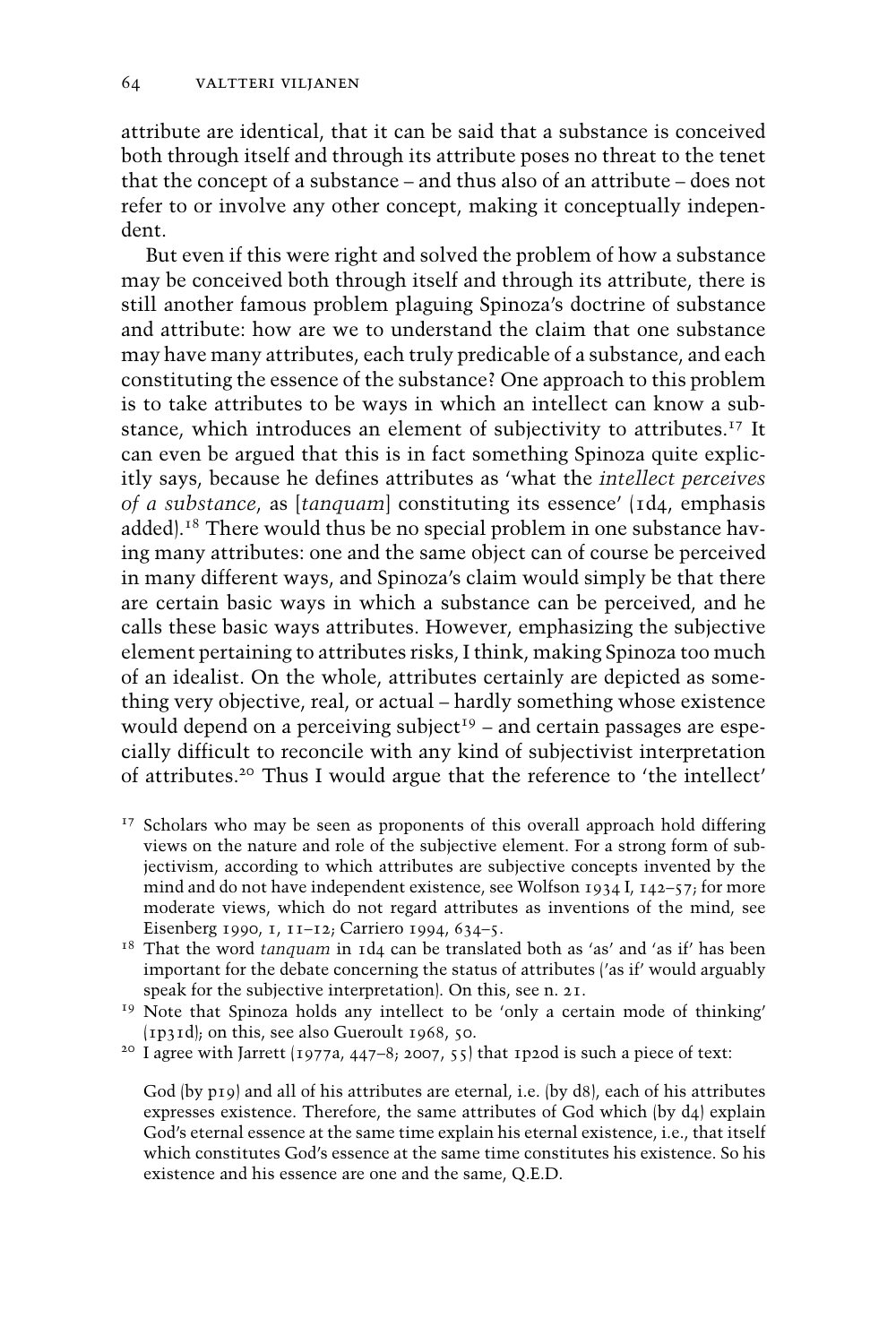in 1d4 is there because a substance can only be known under some attribute, as an entity of some basic kind; but we perceive attributes as constituting the essence of a substance simply because those attributes really *do* constitute the essence of a substance.<sup>21</sup> An essence of a substance can be perceived as constituted in many different ways, but not in just any way.

Still, if we take attributes to be objective features constituting nothing less than the essence of a substance, is it not problematic to claim that one substance can have many attributes? It is an intriguing fact that Spinoza shows at most extremely mild concern about this. The important 1p10s, as we have seen, asserts that it is 'far from absurd to attribute many attributes to one substance', but the scholium is not as enlightening as one might wish on the question of the relationship between substance and attribute.<sup>22</sup> The beginning of the scholium reads:

From these propositions it is evident that although two attributes may be conceived to be really distinct (i.e., one may be conceived without the aid of the other), we still can not infer from that that they constitute two beings, *or* two different substances. For it is of the nature of a substance that each of its attributes is conceived through itself, since all the attributes it has have always been in it together, and one could not be produced by another, but each expresses the reality, *or* being of substance. (1p10s)

The propositions referred to in the beginning ('[f]rom these propositions it is evident') are presumably 1p9 and 1p10. The former contends that it is 'evident from' 1d4 that reality and being correlate with the number of attributes of a thing; the latter says that attributes are conceived through themselves. The foremost aim of 1p10s is obviously a negative one, namely to show that from the fact that attributes are really distinct it does not follow that each attribute must constitute a thing of its own; this is an important point, given the Cartesian doctrine that each substance can have only one principal attribute.<sup>23</sup> Spinoza's idea

Moreover, propositions 1p21–p23 describing 'what follows from the absolute nature' of attributes and thus, obviously, assigning causal efficacy to attributes (on this more below) fit poorly, to my mind, with an interpretation according to which attributes are only subjective ways of perception. Consider also 1p9, 2p1, and 2p2.<br><sup>21</sup> Alan Donagan (1988, 70) argues, correctly and based on Martial Gueroult (1968,

- 428–61), that 'what the intellect perceives' cannot mean 'what the intellect (possibly) falsely perceives'; as Donagan puts it, 'Spinoza himself treats his definition as implying that attributes really are what the intellect perceives them to be.' <sup>22</sup> Note also that even though this question has haunted his readers for ages, Spinoza
- discusses it in a *scholium*; that is, he does not seem to feel the need to offer a more "official" proposition and demonstration for his stand.<br><sup>23</sup> The topic is also discussed in Spinoza's correspondence; see Ep8 and Ep9.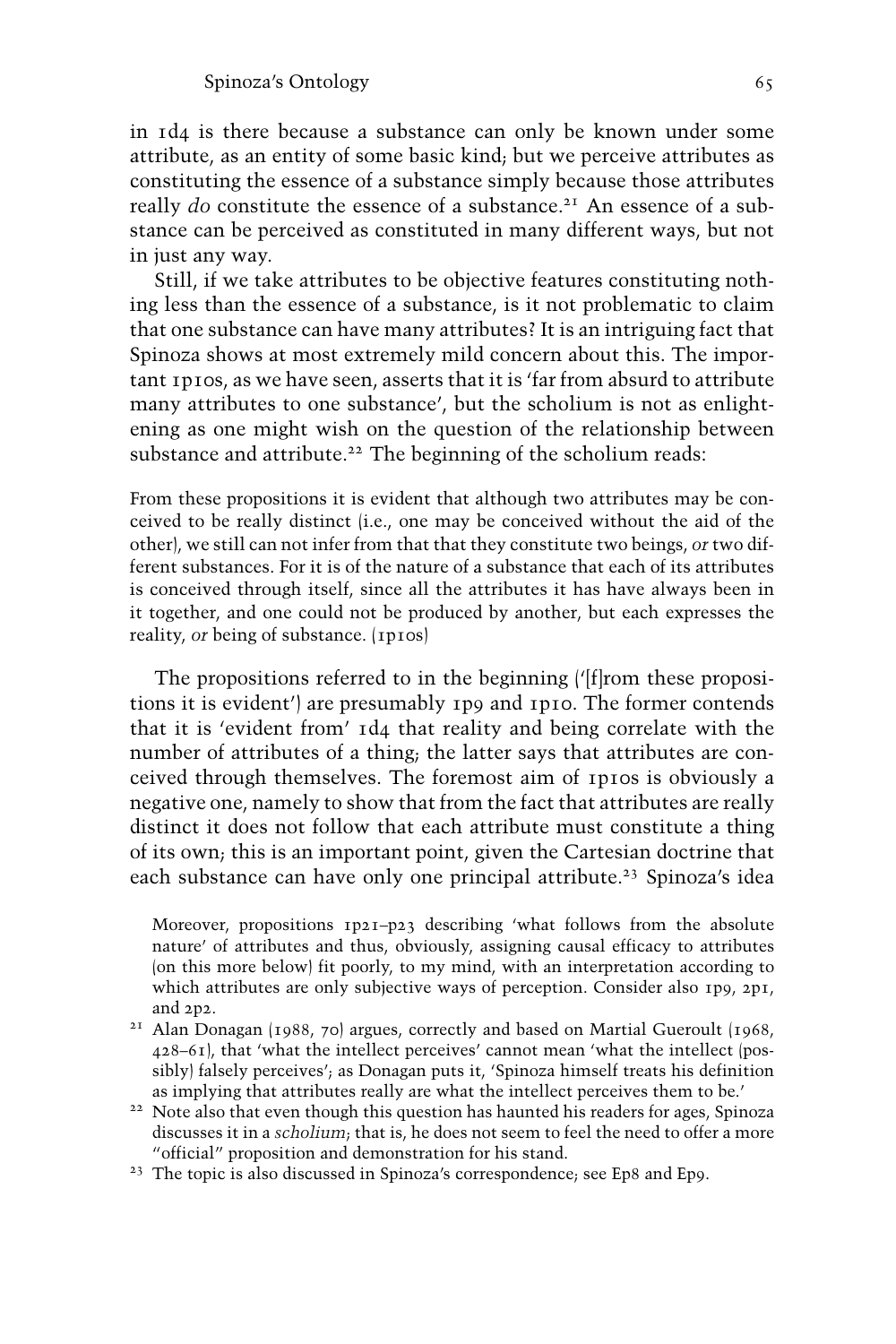here may well be, as Michael Della Rocca has argued, that no attribute, say *E*, can offer grounds for a substance not to have some other attribute, say *T*, because then a fact about  $T$  – that it is not possessed by a certain substance – would be explained by *E*; but then something concerning *T* would be conceived through *E*, and this would go against *T*'s status as an attribute, that is, as something that is conceived solely through itself (there is hence what Della Rocca calls a *conceptual barrier* between attributes, which in this kind of case would be violated).<sup>24</sup> In any case, the scholium under scrutiny does not shed much positive light on our present question; and having established the negative claim, Spinoza appears to see it as plainly unproblematic to hold that, just as we are fundamentally both mental and physical creatures, a substance can be for instance both thinking and extended.<sup>25</sup> In other words, the scholium's explicit concern is to show that Spinoza's stand does not present a radical departure from what was commonly thought in his times – it is something even Cartesians should allow – but the all-important underlying view obviously is that a substance can be conceived under many different aspects, can have several objective essential features, many basic ways of being. Moreover, as 'each being must be conceived under some attribute' (1p10s), this applies to modifications as well: they must always be conceived under some attribute, which means that they must be modifications of some objective feature of a substance.

There is one absolutely focal contention concerning attributes that we have not yet discussed: the claim that substances cannot share attributes, or, as Spinoza puts it, '[i]n nature there cannot be two or more substances of the same nature *or* attribute' (1p5). This proposition receives a detailed demonstration:

If there were two or more distinct substances, they would have to be distinguished from one another either by a difference in their attributes, or by a difference in their affections (by p4). If only by a difference in their attributes, then it will be conceded that there is only one of the same attribute. But if by a difference in their affections, then since a substance is prior in nature to its affections (by p1), if the affections are put to one side and [the substance] is considered in itself, i.e. (by d3 and a6), considered truly, one cannot be conceived to be distinguished from another, i.e. (by p4), there cannot be many, but only one [of the same nature *or* attribute], Q.E.D.

Leibniz is, of course, most often identified as the classic thinker championing the principle of the identity of indiscernibles; but it is clear that

<sup>&</sup>lt;sup>24</sup> Della Rocca 2002, 18, 28–9.<br><sup>25</sup> The relationship between attributes and substance has been further explicated with the help of the Scotist doctrine of formal distinction; see Schmidt's contribution in this volume.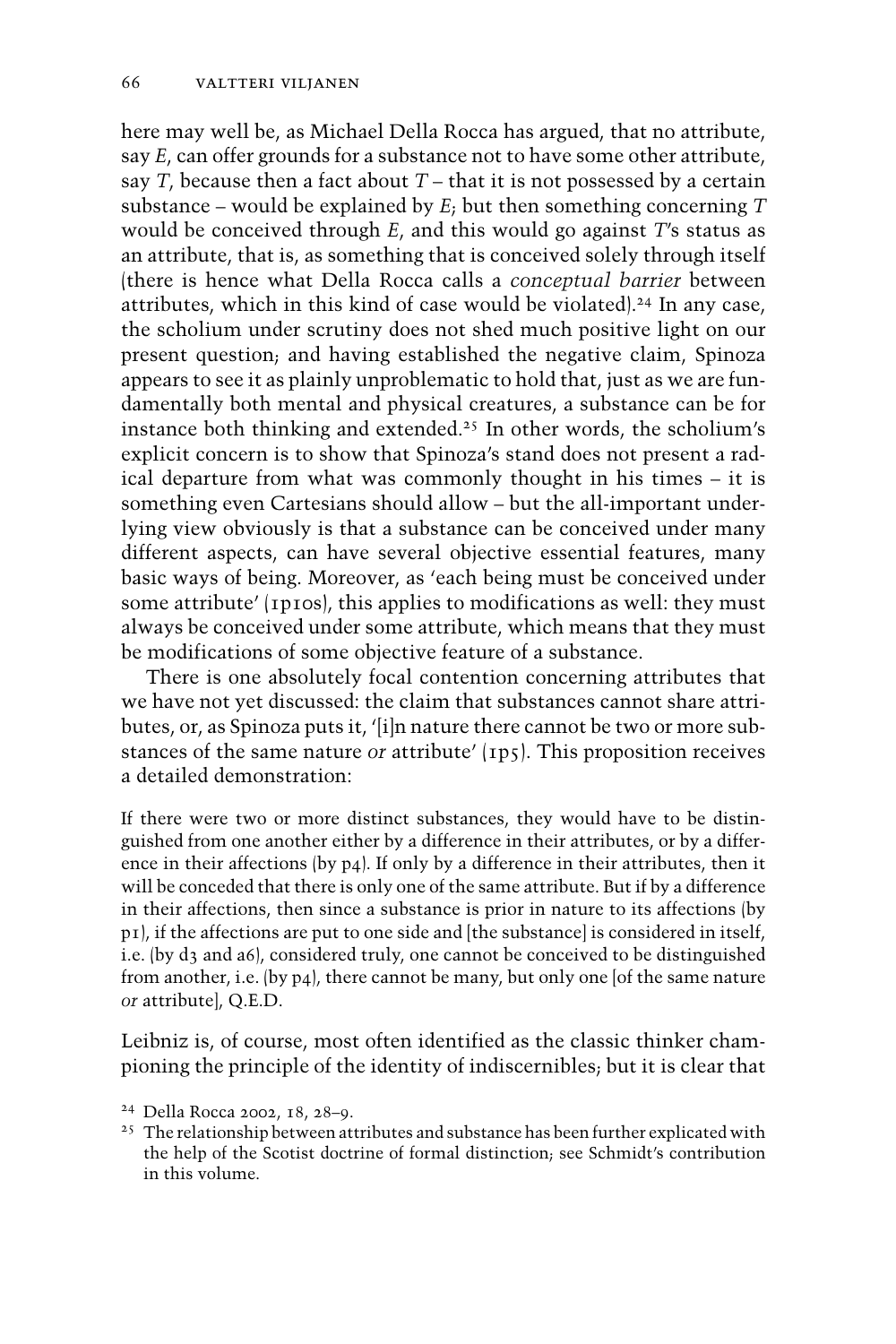in 1p4, on which 1p5d is partly based, Spinoza is relying on a version of that principle.<sup>26</sup> All along he seems to assume that if there is no feature with regard to which two things differ from each other, they must be identical; so if there are to be two distinct things, there must be something with regard to which they differ. Understandably, attributes and modes are the only candidates for entities that can be used to distinguish substances from each other. I think Spinoza's argument is easier to grasp by first considering the passage concerning affections. The crucial and often asked question is, what licenses Spinoza to put the affections 'to one side' when considering substances? Given what we found in the previous section, the case is in a sense rather straightforward: by remarking that 'a substance is prior in nature to its affections', Spinoza is reminding us that distinguishing a substance by its modes would amount to a situation in which a substance is individuated by and conceived through something external to it (i.e., external to its essence); this would be at odds with the very definition of substance, which, as we have seen, characterizes a substance as a self-supporting entity, and one that does not require anything external to be conceived. Moreover, on this point Spinoza is in accordance with more or less the entire Western tradition.<sup>27</sup>

So two substances cannot be distinguished from each other by their modes, and we are left with attributes to do the job. Spinoza remarks briefly that if substances were distinguished 'only by a difference in their attributes, then it will be conceded that there is only one of the same attribute.' In other words, if we take any attribute, say *E*, it is evident that if both substance *s* and substance *z* have *E*, it cannot be *E* that differentiates *s* and *z* from each other; thus, given the identity of indiscernibles, *s* and *z* must be identical. Any (putative) case of attribute sharing between two distinct substances is on closer inspection a case of substance identity – and so, Spinoza thinks, he can confidently assert that no two or more substances can have the same attribute.

- <sup>26</sup> See Bennett 1984, 66; Garrett 1990, 98–100; Steinberg 2000, 12; Della Rocca 2002,  $13-14$ ; 2008, 47.<br><sup>27</sup> Here I would wholeheartedly agree with Carriero (1995, 251), who contends, '[a]s
- would have been obvious to a contemporaneous reader of the *Ethics,* to make a substance depend on its accidents for its individuation would be to make a substance depend on its accidents for its existence, a dependence that is incompatible with its status as a substance.' Moreover, the type of approach presented by Willis Doney (1990, 37) and Della Rocca (2002,  $14-17$ ) strikes me as particularly apt: were two substances distinguished by their modes, the substances would have to be conceived through their modes; but this cannot be, given that substances are entities conceived through themselves. For more discussion, see Gueroult 1968, 118–20; Charlton 1981, 514–15; Bennett 1984, 67–9; Curley 1988, 17–19, 145; Garrett 1990, 73–83.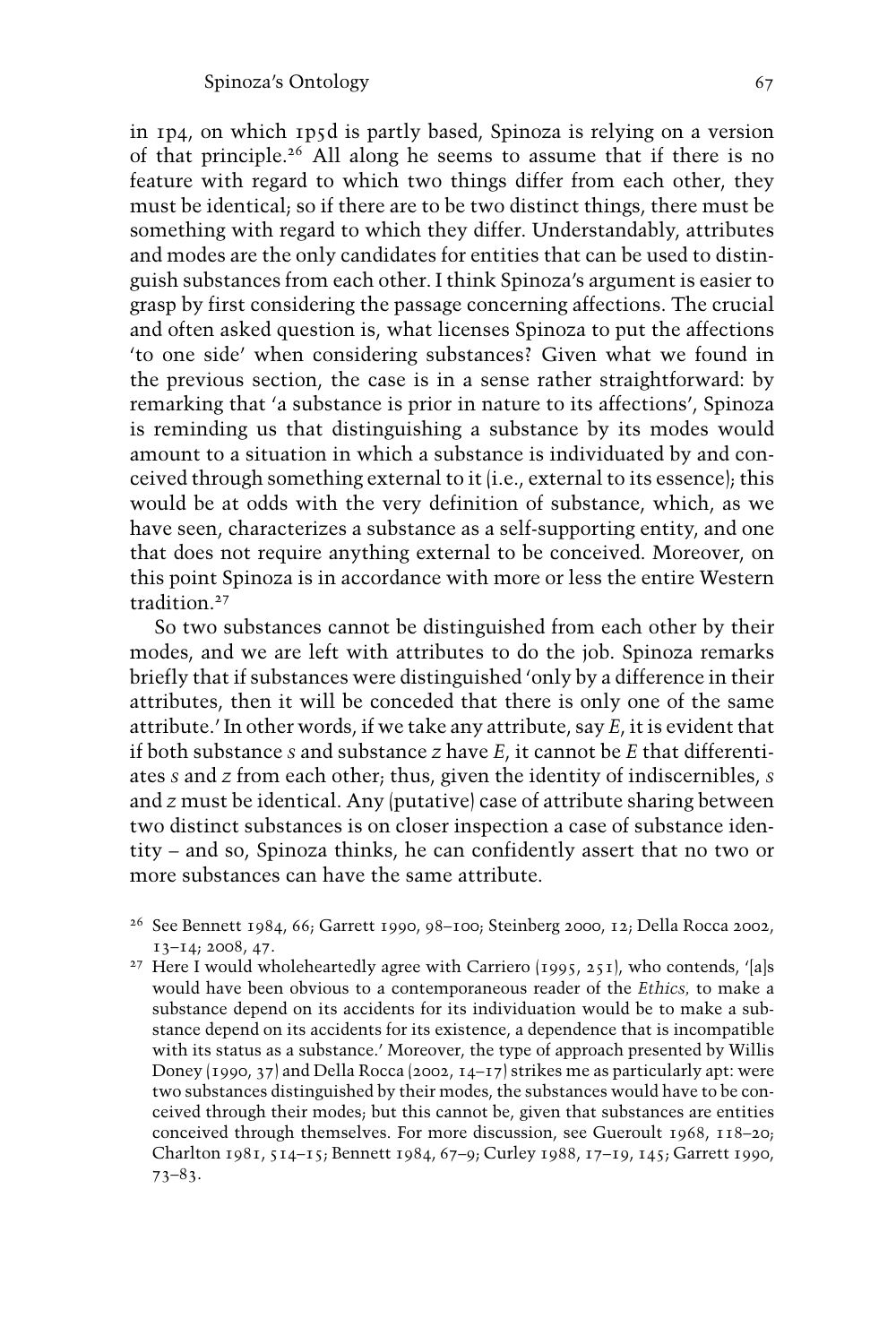Here, however, Spinoza appears to be on less solid ground than with regard to modes: as has often been noted, the argument seems to go through only if we make an un-Spinozistic assumption, for otherwise it cannot escape an important objection that goes all the way back to Leibniz.<sup>28</sup> Namely, why could not *s* and *z* share *E* and differ with regard to some other attributes, so that *s* would have *E* and *T*, *z* have *E* and *X*? There would, then, be a way to distinguish *s* from *z* based on their attributes even though they shared *E*, and this would undermine Spinoza's argument: it would be valid on the assumption that there are only one-attribute substances, but this, as we have seen, is not enough for Spinoza's purposes, and he holds dear the idea that one substance can have many attributes. We should note that even though this objection of considerable force is rather easy to state, it is uncertain whether Spinoza recognized it. In what follows, I first try to explicate why he might not have, thinking that 1p5d could handle the above objection, and then present another, and probably better, argument that is designed to do the same thing.

In general, Spinoza seems to think that essences are highly individual, unique to their possessors. Consider the following definition, which, despite the great importance of its *definiendum*, comes as late as the beginning of Part 2 of the *Ethics*:

I say that to the essence of any thing belongs that which, being given, the thing is [NS: also] necessarily posited and which, being taken away, the thing is necessarily [NS: also] taken away; or that without which the thing can neither be nor be conceived, and which can neither be nor be conceived without the thing.  $(2d2)$ 

The claim that an essence 'can neither be nor be conceived without' its possessor is the most surprising ingredient in this definition, and it can shed light on Spinoza's mindset in 1p5d. Given it, there cannot be two distinct things of the same essence; and as attributes constitute essences, Spinoza is led to think that it is impossible for two substances to share an attribute, because whenever there is an attribute constituting an essence, we have a particular substance without which the attribute could not exist.<sup>29</sup> As we have seen, Spinoza is at pains to show, in 1p10s, that there is nothing dubious about claiming that one and the same substance can have as essential attributes both, say, *E* and *T*. The relation between essences and attributes is tight enough for it to go

<sup>&</sup>lt;sup>28</sup> The objection is located in Leibniz 1969, 198–9. For expositions and evaluations of this objection, see Bennett 1984, 69–70; Curley 1988, 15–16; Garrett 1990, 83–101; Della Rocca 2002, 17.<br><sup>29</sup> At least Koistinen (1991, 13–14) puts forward this kind of reading of 1p5d.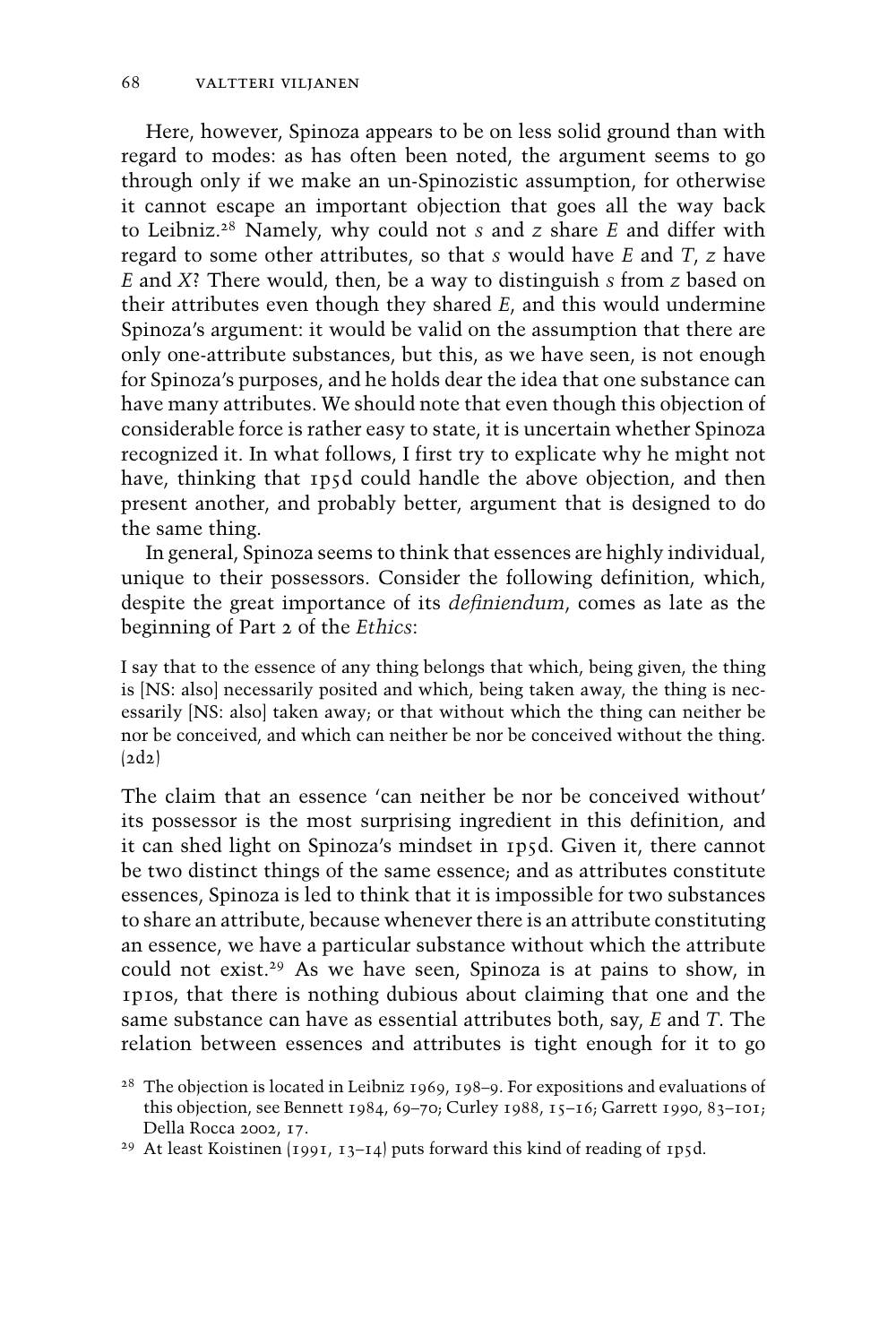against the doctrine of attributes constituting – whatever may be the exact meaning of this – individual essences to claim that *s* can have *E* and *T*, while *z* has *E* and *X*: if *E* constitutes the essence of *s*, it cannot also constitute the essence of *z* distinct from *s*, because *s* and *z* would, then, have the same essence and thus be identical. In 1p8s2, the no-sharedattribute thesis receives another argument, which is in line with this line of thought: without leaning on anything previously said, only on the linkage between definitions and essences,<sup>30</sup> Spinoza claims that because the definition that expresses the nature of the substance does not involve 'any certain number of individuals,' there can be only one substance 'of the same nature'. The idea thus seems to be that any essence pertains to one individual only, and so, if an attribute constitutes an essence, we see that there can only be single substance of a particular nature, and there is nothing to be distinguished, no several substances left to share an attribute.<sup>31</sup> This, then, would block the above objection to  $1p5d$ .

Even if the present argument were what Spinoza really has in mind, it is only as strong as its point of departure, his definition of essence (2d2). The problem with the idea of individual essence is that it would have a hard time convincing any dedicated Cartesian. Thought and extension are principal attributes that constitute the essences of their possessors, but it would seem strange, especially for Cartesians, to claim that there is anything individual about them, or that an attribute could not be or be conceived without a certain substance; on the contrary, they appear to be quite easily shareable by many substances.<sup>32</sup> Perhaps Spinoza could say in rebuttal (relying on a widely accepted seventeenth-century way of conceiving essences and the definitions that express those essences) that as both attributes and definitions express essences, and definitions

- <sup>30</sup> There appears not to be anything idiosyncratic in Spinoza's way of understanding definitions as expressions of essences; cf. Mercer 2001, 227.<br><sup>31</sup> A similar argument has been put forward by Koistinen (1993, 149): '[A]ttributes for
- Spinoza are those properties that make individuation through itself possible and for that reason they must be non-relational individuating properties which means that they cannot be shared by several substances: they are individual essences – rejected by all things except their bearer.' For other arguments turning on the close connection between essence and attribute, see Allison 1987, 52–3; Donagan 1988, 70–71; for criticism of Allison's and Donagan's positions, see Garrett 1990, 89–93. For a line of argument against Leibniz's criticism that turns on the traditional tenet of the simplicity of God's nature, see Carriero 1994, 631–4 and Schmidt's contribution in this volume. <sup>32</sup> In correspondence, Henry Oldenburg expresses his sentiments in a clear manner:
- 'Against the first I hold that two men are two substances and of the same attribute, since they are both capable of reasoning; and thence I conclude that there are two substances of the same attribute' (Ep3; Spinoza 1995, 65).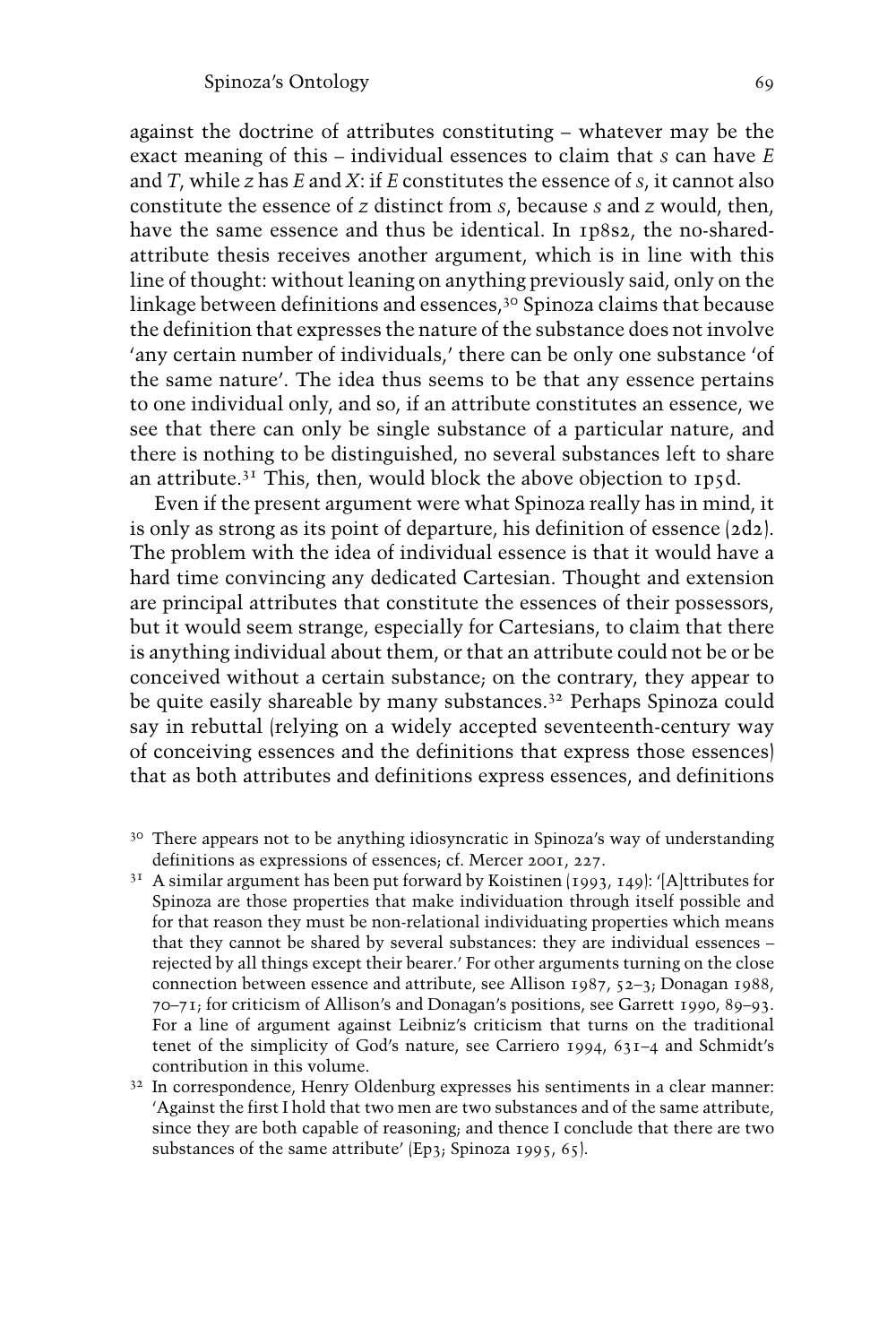do not involve any number of individuals, even a Cartesian has to admit that only one particular kind of individual can be constituted by each attribute. However, it is unclear how convincing this argument is.<sup>33</sup>

There is, however, another argument, presented recently by Della Rocca in Spinoza's defence, and one that is partly based on the same material as the previous one. The starting point of this argument is that Spinoza accepts the claim that '[e]ach attribute of a substance, independently of any other attribute of that substance, is sufficient for conceiving of that substance.'<sup>34</sup> This certainly seems to be a plausible claim in the Spinozistic framework, and Della Rocca gathers a convincing body of evidence that Spinoza really does endorse it; among other things, when Spinoza's definition of attribute (1d4) is combined with his definition of essence (2d2), the claim follows.<sup>35</sup> Now, given this, it is well grounded to maintain that there cannot be cases in which for instance *s* has *E* and *T*, and *z* has *E* and *X*, for then *s* could not be conceived solely through *E*, that is, as the substance that has *E*, because this would not be enough to distinguish *s* from *z*; instead, *s* would have to be conceived as the substance with *E and T*, and this would mean that the concept of a certain substance with *E* would require not only the concept of *E* but also the concept of *T*, and would thus be partly conceived through *T*. <sup>36</sup> But this would violate the conceptual barrier between the attributes: conceiving a substance with a certain attribute would depend on conceiving some other attribute. Thus, the conceptual independence of attributes

- <sup>33</sup> For criticism of this argument, see Bennett 1984, 69–70. A more convincing way to defend Spinoza's position is, however, available. As Koistinen (1993) maintains, not only Descartes but also Kant and Frege hold that 'substances cannot be individuated or thought about directly' (p. 144), and Spinoza joins their company when he claims that 'each thing must be conceived under some attribute' (1p10s); and because it holds that if all things were individuated through something else, an infinite regress would follow (p. 142), 'we have to individuate at least one thing with the help of a property which is non-relational (qualitative, intrinsic) and identifying. But it is not conceivable that this property could be anything else but the essence of the thing' (p. 145). Thus, 'individual essences make individuation possible' (p. 146), and an argument for the no-shared-attribute thesis relying on attributes as individual essences is on rather strong grounds.<br><sup>34</sup> Della Rocca 2002, 18.<br><sup>35</sup> Della Rocca 2002, 19. Della Rocca (2002, 20–21) argues that it is also entailed by
- 
- Spinoza's claim that attributes express the reality of the substance (E1p10s), for Spinoza accepts the assertion that 'x expresses y if and only if x is sufficient for conceiving of y' (Della Rocca 2002, 20).
- <sup>36</sup> Later Della Rocca presents his view as follows: '[I]f a substance has more than one attribute, each attribute by itself must enable us to conceive of the substance, and this can be the case only if each attribute that a substance has is unique to that substance. Thus Leibniz's scenario is ruled out' (Della Rocca 2008, 49).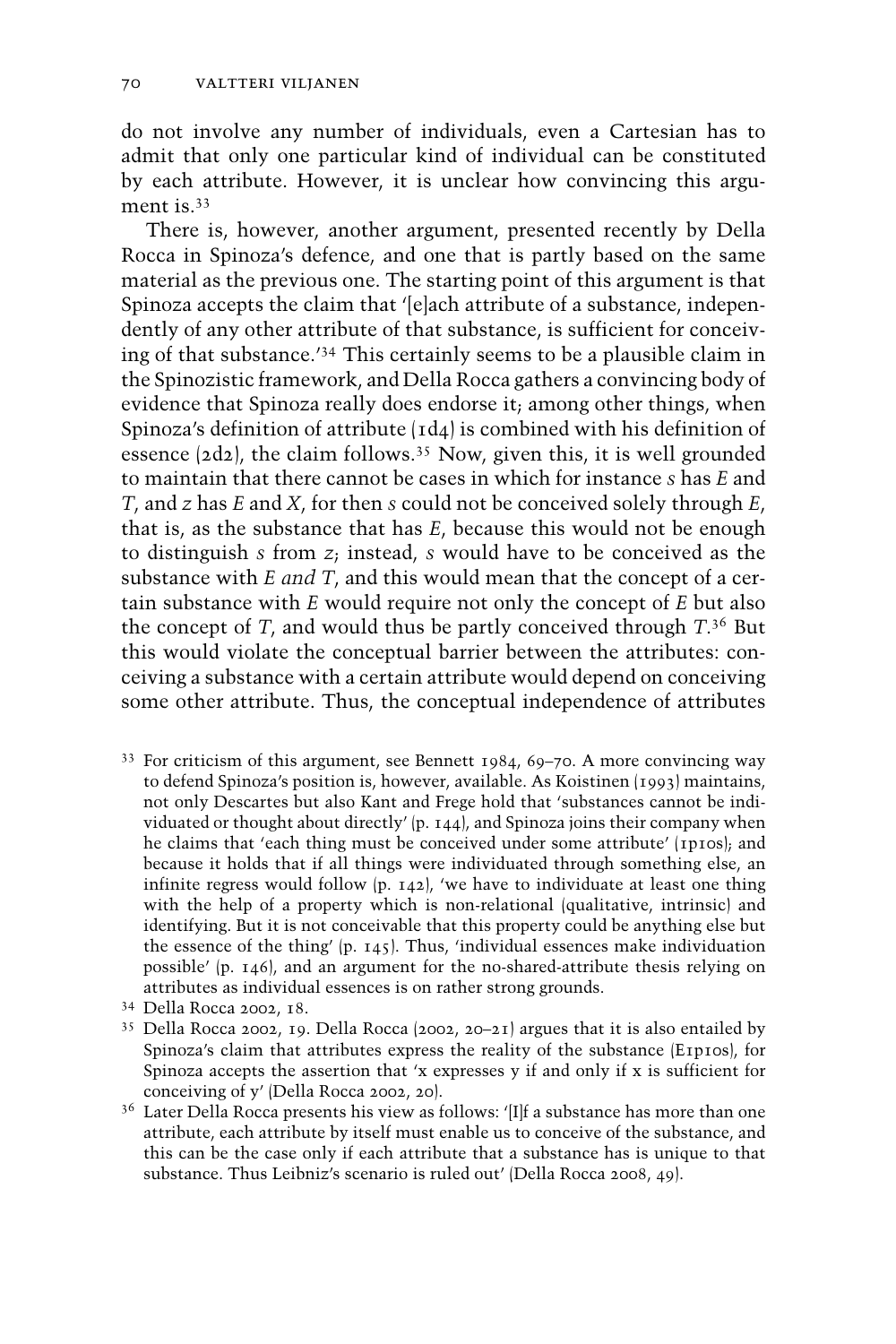guarantees that the kind of situations depicted in the objection cannot occur.<sup>37</sup> An argument put in epistemological terms thus seems to fare better than one based on the doctrine of individual essences.

We can sum up the offerings of these examinations as follows. Spinoza adheres quite closely to traditional lines of thought with regard to the concepts of substance and mode: substance is a self-supporting and conceptually independent entity through which are conceived the modes that inhere in it. Attribute too is defined in a Cartesian fashion, as that which constitutes the essence of a substance; but Spinoza departs from Descartes in asserting not only that one substance can have many attributes but also that substances cannot share attributes. Both claims certainly bring with them complex issues, but as we have seen, Spinoza is not left without resourceful arguments for his position. In any case, it can be said that in defining the basic concepts of his ontology Spinoza is treading rather familiar ground, and it is difficult to regard the novelties concerning the relationship between substance and attribute as presenting any truly radical departure from the tradition; as we shall see, it is not so much these basic conceptual issues pertaining to ontology as certain theorems Spinoza draws from them that so alarmed his contemporaries.

#### 3. existence and causality

It is noteworthy how little, in a sense, has thus far been achieved: despite all the conceptual moves made, it has not yet even been established whether any such entities as substances, modes, or attributes really exist.<sup>38</sup> Claims concerning real existence appear only when Spinoza hooks the notions of substance, attribute, and mode up with causal notions, which – strikingly – are missing from 1d3–d5. <sup>39</sup> This is when his unique philosophical system begins to quickly take shape.

The seventh proposition of the opening part of the *Ethics* makes the crucial existential claim concerning substances and can serve as a vantage point from which to examine the way in which Spinoza moves from purely conceptual considerations to existential ones. The proposition states,

<sup>37</sup> Della Rocca <sup>2002</sup>, <sup>17</sup>–22. <sup>38</sup> 'Man thinks' (2a2) is an axiom in the *Ethics*, so there seems to be a path open to a *cogito* argument for the existence of the thinking subject. However, Spinoza makes no move to take it.<br><sup>39</sup> As Carriero (1995, 261) perspicaciously puts it, '[t]here may, indeed, be some fairly

quick routes from being a substance to being causally independent (as, for example, the alternative demonstration to IP6C testifies), but we shouldn't lose sight of the fact that there is distance to be traveled.'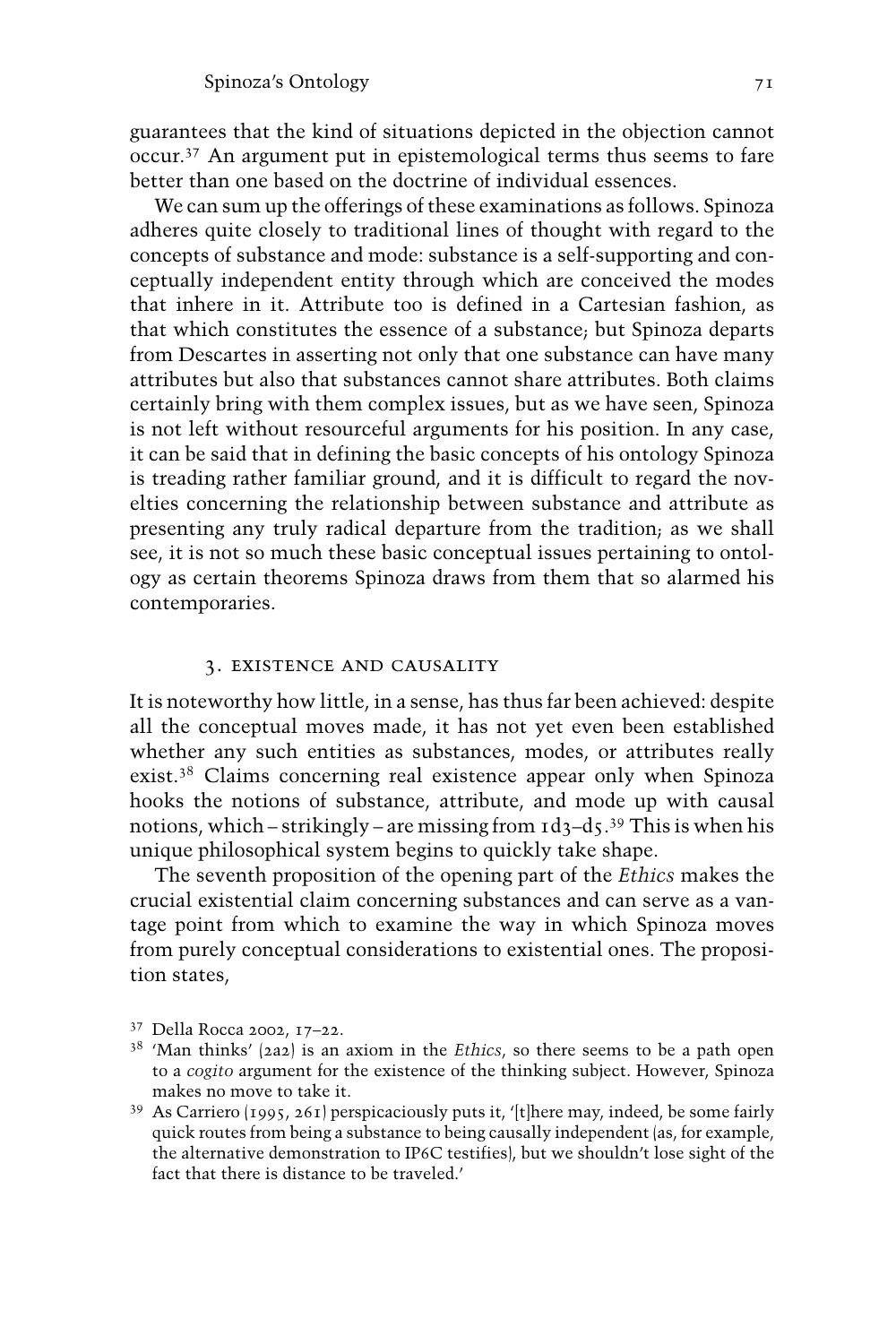[i]t pertains to the nature of a substance to exist  $(1p7)$ ,

and it is proved as follows:

A substance cannot be produced by anything else (by p6c); therefore it will be the cause of itself, i.e. (by d1), its essence necessarily involves existence, *or* it pertains to its nature to exist, Q.E.D. (1p7d)

Now, before considering the overall validity of the argument, we may note that it may in fact take two routes, corresponding to the two ways in which 1p6c – the corollary stating the causal independence of substances – can be demonstrated. The quicker route is the more interesting one for our purposes; according to it, adding merely the following axiom to the notion of substance is needed to show that a substance is *causa sui*:

The knowledge of an effect depends on, and involves, the knowledge of its cause.  $(1a4)$ 

Now, whatever the exact meaning of this axiom – it is not clear what kind of knowledge Spinoza here has in mind – it enables Spinoza to argue that if a substance had an external cause, it would be conceived through that cause; and because this would violate the 'what is conceived through itself' claim of 1d3, a substance cannot be produced by anything else and is thus, according to Spinoza, the cause of itself. There is, then, an exceedingly quick route from the conceptual independence of substances to a fundamental causal claim.<sup>40</sup> If conceiving things requires conceiving their causes (as 1a4 says), everything conceptually independent must be causally self-sufficient.<sup>41</sup>

The obvious and often repeated objection to 1p7 is that even if a substance cannot be produced by anything external to it, it does not follow that it necessarily exists – it only follows that if a substance exists, the cause of that existence must lie within it. Spinoza seems to think that

- <sup>40</sup> The longer route goes via 1p5: because substances cannot share an attribute (1p5), they do not have anything in common (1p2) and so (by 1p3) one cannot be the cause of the other; because the only external thing that could produce a substance is another substance (from 1d3, 1d5, and 1a1), a substance cannot be produced by anything else. It should be noted that also 1p3d invokes 1a4.<br><sup>41</sup> It should be noted that, as Don Garrett (2002, 136) has convincingly shown, inher-
- ence implies, for Spinoza, causation, and for the following reason. Spinoza endorses (this is indicated by the way in which he uses  $1d3$ ,  $1d5$ , and  $1a1$  in 1p4d) the doctrine that 'If y is *in* x, then y is conceived through x' (p. 136; on this see n. 10); and because he also accepts (by 1a4) that 'If y is conceived through x, then y is caused by x' (p. 136), we reach what Garrett dubs the 'Inherence Implies Causation Doctrine': 'If y is *in* x, then y is caused by x' (p. 137). This doctrine, Garrett (p. 137) points out, 'when applied to the definitions of *mode* and *substance*, entails both that every mode is caused by the substance that it is *in* and that every substance is self-caused'.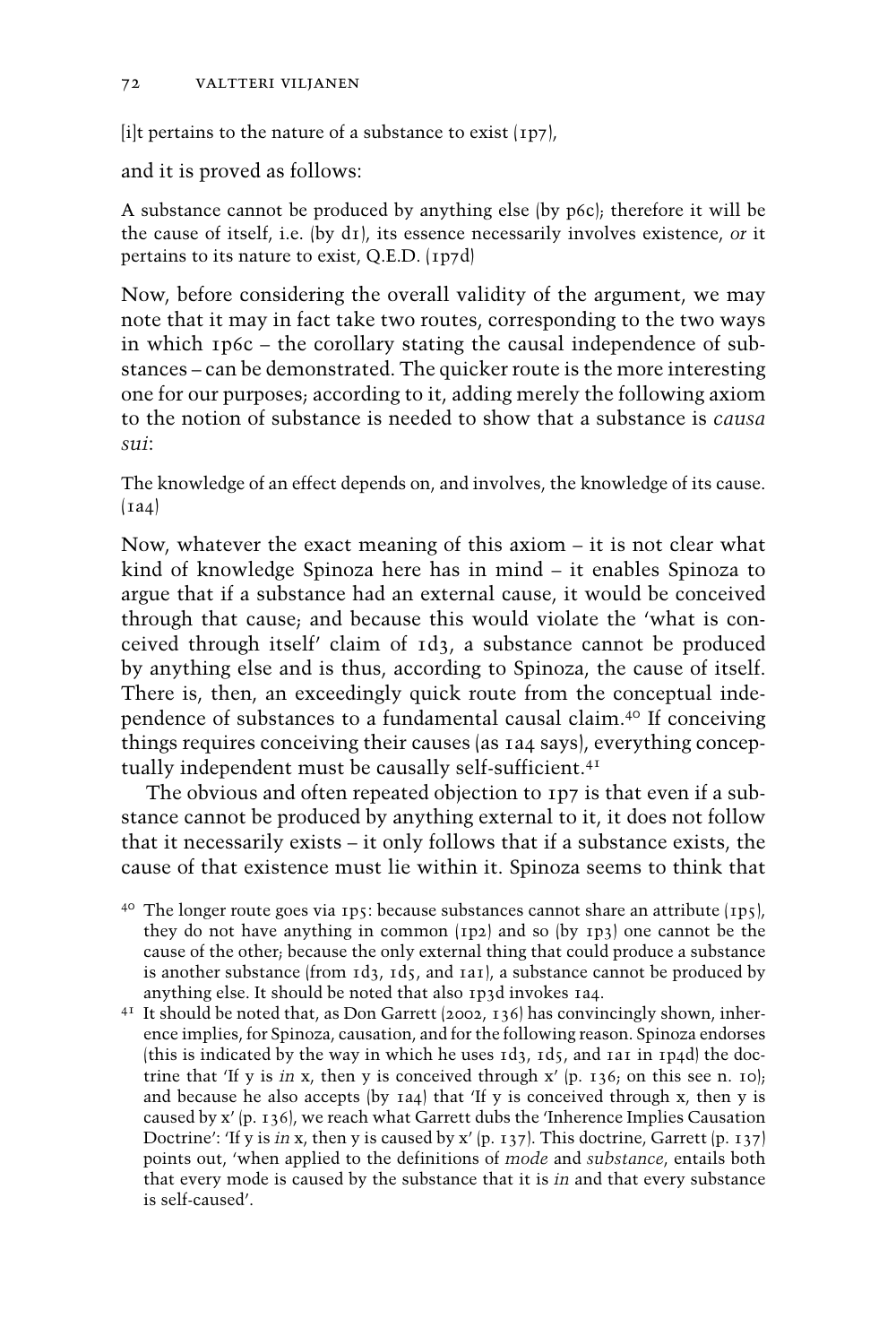because everything must be caused either by external causes or by itself, and because in the case of a substance external causes are ruled out, the only option is that it is self-caused, which, by 1d1, means that it must exist already by its own essence; thus, given such an essence, the entity in question must exist. Nevertheless, it may surely be pressed: on what grounds can it be claimed that such an essence is given?

The following observations help to answer this question. Spinoza demonstrates the claim 'God, *or* a substance consisting of infinite attributes, each of which expresses eternal and infinite essence, necessarily exists' (1p11) in several ways, and the one I would regard as the most important demonstration contains a line of argument revealing Spinoza's conception of the principle of sufficient reason that can be used to defend 1p7. *Ethics* 1p11d2 starts by maintaining, '[f]or each thing there must be assigned a cause, *or* reason, as much for its existence as for its nonexistence.' In other words, there must be a sufficient reason not only for the existence but also for the nonexistence of anything. That reason, Spinoza continues, must be located either inside or outside of the thing in question, and because in the case of God – who is a substance – it cannot be outside of it, the reason for the existence or nonexistence of God must be found in God's essence. Now, the only possible reason for the latter would be that God's essence is contradictory, like that of a square circle; and because this cannot be, God's essence can only be the cause or reason for God's existence; thus God necessarily exists. As has been pointed out by Don Garrett (1979, 209–10), this line of argumentation applies to any substance whatsoever, because each one of them seems to have a noncontradictory essence.<sup>42</sup> Thus the idea behind 1p7 could be spelled out as follows. Substances are causally isolated entities (by 1d3 and 1a4); hence, given the principle of sufficient reason, only a substance's essence can be the cause or reason either for its existence or for its nonexistence; but not for nonexistence, for this would mean that the essence in question was contradictory and the substance an unthinkable, self-denying nonthing – such as a square circle. As there can be no reason for the nonexistence of the substance, there must be one for its existence, and that reason can only be its essence itself; thus that essence involves existence, that is, a substance is *causa sui*.

So, when we add to 1p7d Spinoza's version of the principle of sufficient reason, together with the assumption that a substance cannot

 $42$  I thus think Garrett (1979, 208) is right in claiming that '[t]he second proof of Proposition XI, we now see, is simply a more explicit formulation of the argument which is needed to justify Proposition VII, but made for the special case of God rather than the general case of substance(s).' It should be noted, however, that this generates the widely discussed problem – one that I do not examine here – of on what grounds can Spinoza claim that only one God with an infinity of attributes exists, rather than many substances with, say, one attribute.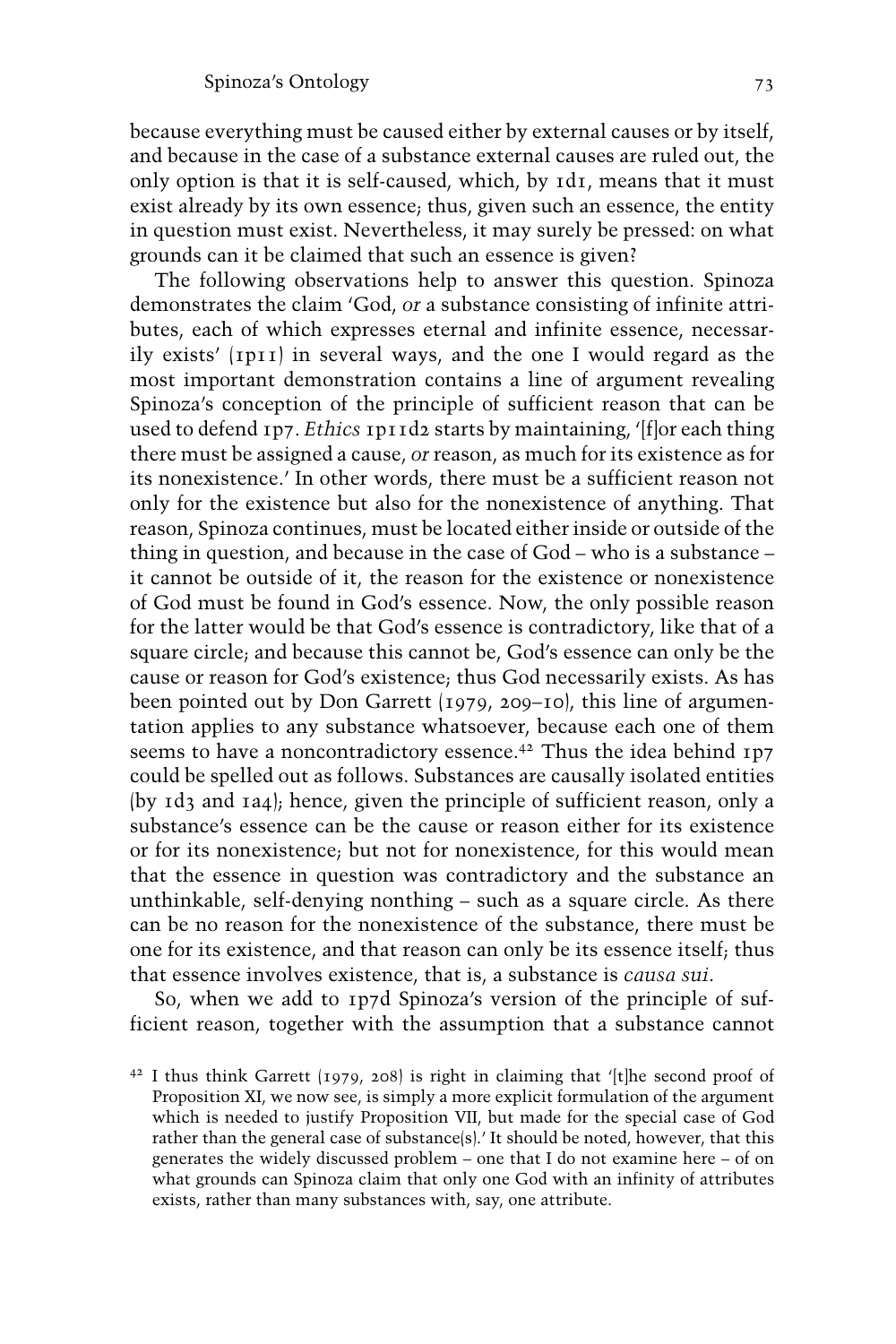have a contradictory nature, we arrive at a valid argument. In particular, the commitment to the principle of sufficient reason is contentious indeed; but neither of the additional premises is easy to reject, especially for Spinoza's contemporaries, who would not be particularly strongly inclined to deny the conclusion, either: as noted above, Descartes *starts* by holding that a substance is a causally independent entity when he contends, '[b]y *substance* we can understand nothing other than a thing which exists in such a way as to depend on no other thing for its existence' (PP 1.51; CSM I, 210). And there is probably much that a good Aristotelian could find acceptable in this way of understanding a substance; any substance, even a created one, is to a certain important extent independent of other things.<sup>43</sup> Spinoza shows acquaintance with this when he writes in his early *Treatise on the Emendation of the Intellect*, '[i]f the thing is in itself, *or*, as is commonly said, is the cause of itself' (TdIE § 92); characteristically, however, in the *Ethics* he gives an argument for the move from ontological and epistemological independence to causal independence and the necessary existence that results from it.

Thus, granted certain additional premises, Spinoza has succeeded in covering the distance from mere conceptual considerations to contentions concerning real existence. The claim of 1p11, that God necessarily exists, was of course a cornerstone of traditional philosophical theology, so there is nothing unacceptable about that; the claim of 1p7, that any substance must be a necessary existent, admittedly sounds strange and suspiciously strong,<sup>44</sup> but it is still close enough to the Cartesian conception of substance so that when it is left to its own devices, it is difficult to say what to think about it; perhaps it may be mitigated, somewhat as Descartes does in PP 1.51, to fit the traditional picture? But Spinoza is not ready to make any such concessions, and so is led to a collision of the greatest magnitude, long in the making, with traditional philosophical theology: 'Except God, no substance can be or be conceived' (1p14). I do not here discuss in detail the way in which Spinoza proves his monism;<sup>45</sup> briefly stated, the argument is that

<sup>43</sup> On this, see Carriero <sup>1995</sup>, <sup>247</sup>. <sup>44</sup> Oldenburg certainly saw the threat posed by Spinoza's position:

With regard to the second I consider that, since nothing can be the cause of itself, we can scarcely understand how it can be true that 'Substance cannot be produced, nor can it be produced by any other substance.' For this proposition asserts that all substances are causes of themselves, that they are each and all independent of one another, and it makes them so many Gods, in this way denying the first cause of all things. (Ep3; Spinoza 1995, 65)

<sup>45</sup> For more on Spinoza's monism and its derivation, see Miller's and Schmidt's contributions in this volume.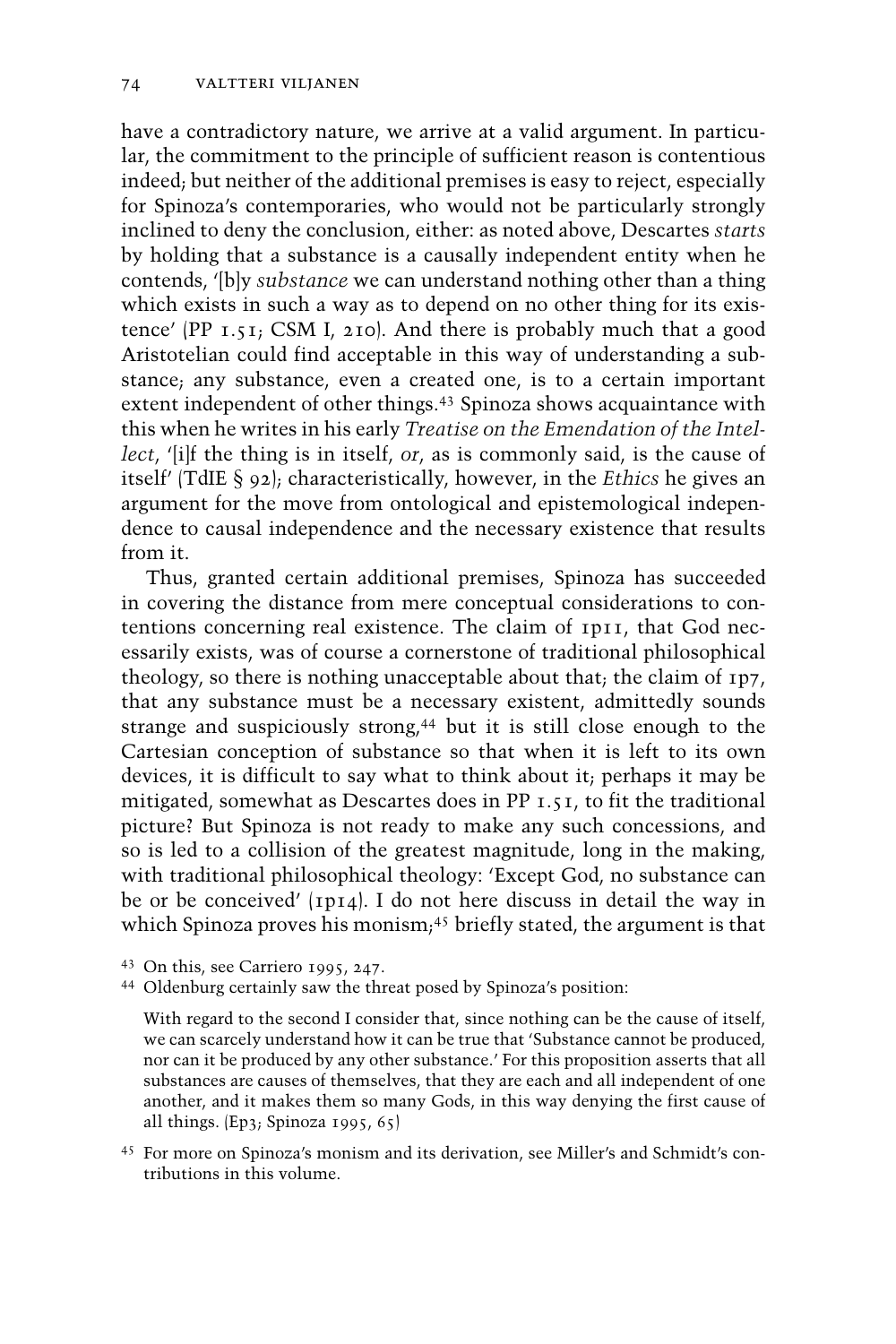as God, the being with all the attributes, necessarily exists and as substances cannot share attributes, there can be no other substances besides God.

From the claim that there is only one substance, it is – given Spinoza's understanding of substance and mode – only a stone's throw to 1p15, '[w]hatever is, is in God, and nothing can be or be conceived without God', which demotes a plethora of things – horses, chairs, human beings – from substances to modes of the one substance. There has been considerable discussion as to how we should conceive finite things as God's modes. Proposition 1p16, '[f]rom the necessity of the divine nature there must follow infinitely many things in infinitely many modes', along with others, such as 1p25, make it clear that some kind of causal relation obtains between God-substance and his modes;<sup>46</sup> but based on the preceding discussion, it is also evident that finite modes inhere in God, just as 1p15 says they do.<sup>47</sup> Indeed, we should be clear as to where Spinoza's radicalism lies: in the claim that the substance–property relationship obtains between God and finite things,<sup>48</sup> not in the claim that

- <sup>46</sup> For my attempt to explicate this relationship, see Viljanen 2008b.<br><sup>47</sup> Much of the discussion has revolved around Curley's (1969) claim that modes do not inhere in substances as properties, but that the relationship between substance and modes is exclusively one of (efficient) causation; but I would agree with Jarrett  $(1977b, 92-3)$  and Carriero  $(1995, 254-6)$  that already the way in which 1p15 (that concerns inherence) and 1p16 (that concerns causality) differ from each other (they are proved differently and have differing deductive progeny) strongly suggests that there are two different relations, inherence and causation, at work in Spinoza's system. However, for recent criticism of this view, see Della Rocca 2008, 67–8.<br><sup>48</sup> Curley presents a powerful objection against this line of interpretation:
- 

Spinoza's modes are, prima facie, of the wrong logical type to be related to substance in the same way Descartes' modes are related to substance, for they are particular things (*E* Ip25C), not qualities. And it is difficult to know what it would mean to say that particular things inhere in substance. When qualities are said to inhere in substance, this may be viewed as a way of saying that they are predicated of it. What it would mean to say that one thing is predicated of another is a mystery that needs solving. (Curley 1969, 18)

Now, I think that finite modes can be predicated of God; and, of course, Spinoza speaks of finite modes as things. Obviously, much here hinges upon what kind of entities, in the end, one takes Spinozistic finite modes to be. Bennett presents an interpretation that makes 'particular extended things adjectival on regions of space' (Bennett  $1984, 95$ ); according to this view, there is no problem in claiming the relation of a subject and a predicate – or a thing and a property – to hold between the one extended substance and its modes (see especially Bennett 1984, 93). Jarrett (1977b, 85) maintains that the difficulty presented by Curley 'can be solved by distinguishing inherence from predication'; and Carriero (1995) rejects Curley's objection similarly on the grounds of the fact that in Aristotelianism, the distinction between *what can be said of a subject* and *what cannot be said of a subject* is orthogonal to the distinction between *what exists in a subject* and *what*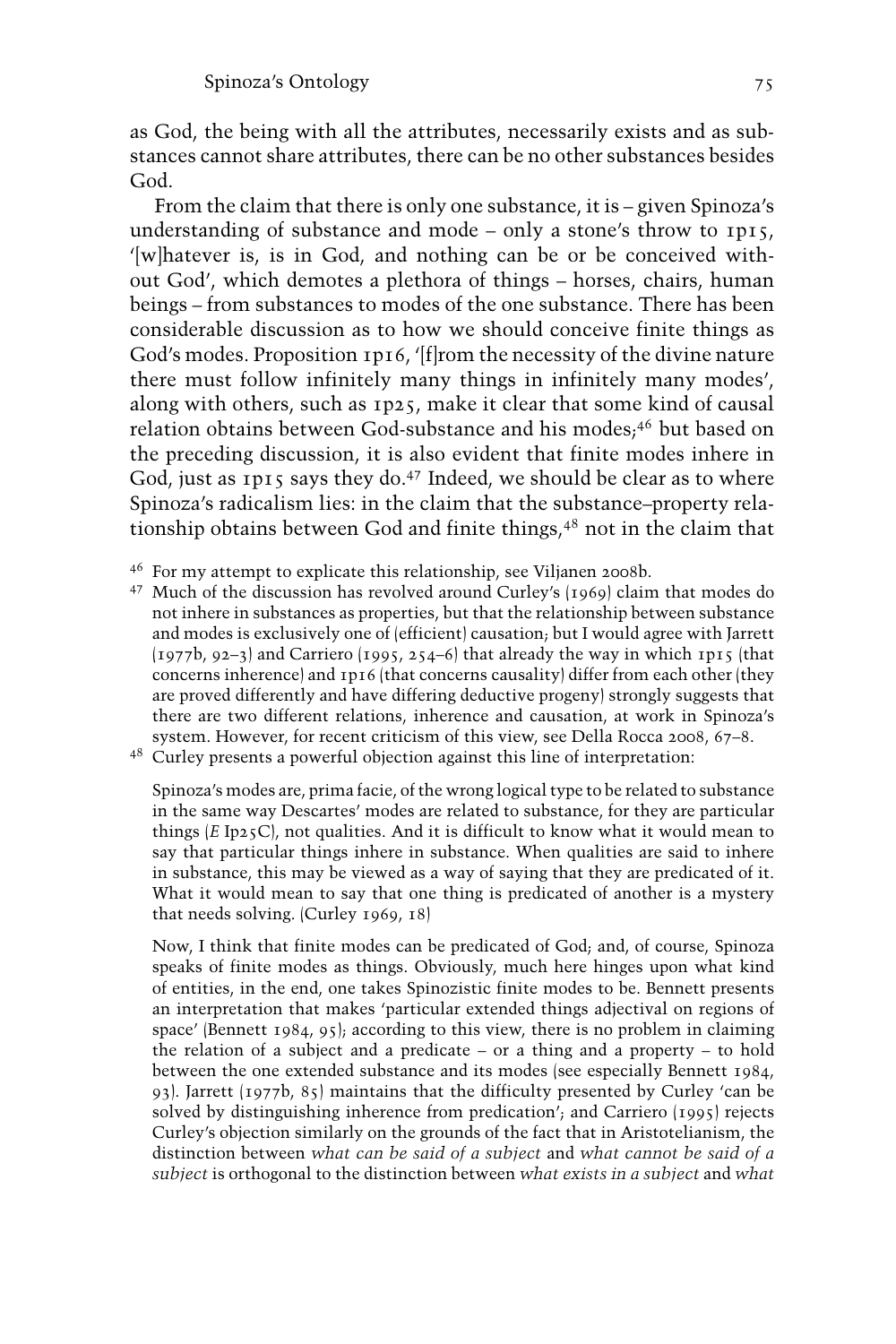both inherence and causation are at play in that relationship. In a widely endorsed Aristotelian view, substances cause those properties they necessarily have (the so-called *propria*), and these properties inhere in their causers.<sup>49</sup>

Finally, I would like to point out certain claims Spinoza draws from God's causal efficacy – claims that can shed light on the way in which substance, mode, and attribute should be conceived. Now, because God is, in virtue of his essence, the cause of himself  $(pII)$  and of all things (1p16), Spinoza claims his essence to be power (1p34). This brings us back to attributes: as they too are conceived through themselves, they must be causally efficacious in a way that differs rather clearly from what the Cartesian conception of attributes seems to imply. There are passages in the late correspondence in which Spinoza delineates the difference between his and Descartes's conceptions of the attribute of extension:

[F]rom Extension as conceived by Descartes, to wit, an inert mass, it is . . . quite impossible to demonstrate the existence of bodies. For matter at rest, as far as in it lies, will continue to be at rest, and will not be set in motion except by a more powerful external cause. For this reason I have not hesitated on a previous occasion to affirm that Descartes' principles of natural things are of no service, not to say quite wrong. (Ep81; Spinoza 1995, 352)

*does not exist in a subject*; according to Carriero, '[i]f we keep these distinctions separate, there is no immediate barrier to counting particular things as accidents' (Carriero <sup>1995</sup>, <sup>256</sup>). <sup>49</sup> In his *Historical and Critical Dictionary* of <sup>1697</sup>*,* Pierre Bayle interprets Spinozistic

modes as properties of substance and famously levels a series of criticisms against Spinoza. Three objections raised by Bayle and taken up by Curley (1969, Ch. 1) have been the subject of recent discussions (see Jarrett 1977b; Carriero 1995; Nadler 2008). (1) If modes are God's properties, because there is change in modes, God cannot be immutable; (2) because modes can be predicated of God, it follows that God is the subject of contradictory terms (e.g., if both Peter and Paul are God's properties and Peter denies what Paul affirms, God both denies and affirms the same thing); (3) if modes are God's properties and the modes, e.g., human beings, commit evil acts, it is ultimately God who is evil. A thorough exposition of the ways in which Spinoza could answer these accusations would take us too far afield, but the following brief points can be made in his defence. (1) From the adequate point of view, that is, *sub specie aeternitatis*, everything follows, as in geometry, from God's nature as it does, from eternity to eternity, and hence God is immutable; (2) if God *modified as* Peter denies something that God *modified as* Paul affirms, Bayle's formulation of contradiction, that 'two opposite terms' are 'truly affirmed of the same subject, *in the same respect*, and at the same time' (Bayle 1965, 309, emphasis mine), is not violated (see Jarrett 1977b, 87; Carriero 1995, 263; Nadler 2008, 60); (3) evil is nothing positive but only something that we imaginatively, and hence inadequately, attribute to things (see especially Ep19, but also Curley 1969, 13; Carriero 1995, 266–73; Nadler 2008, 60).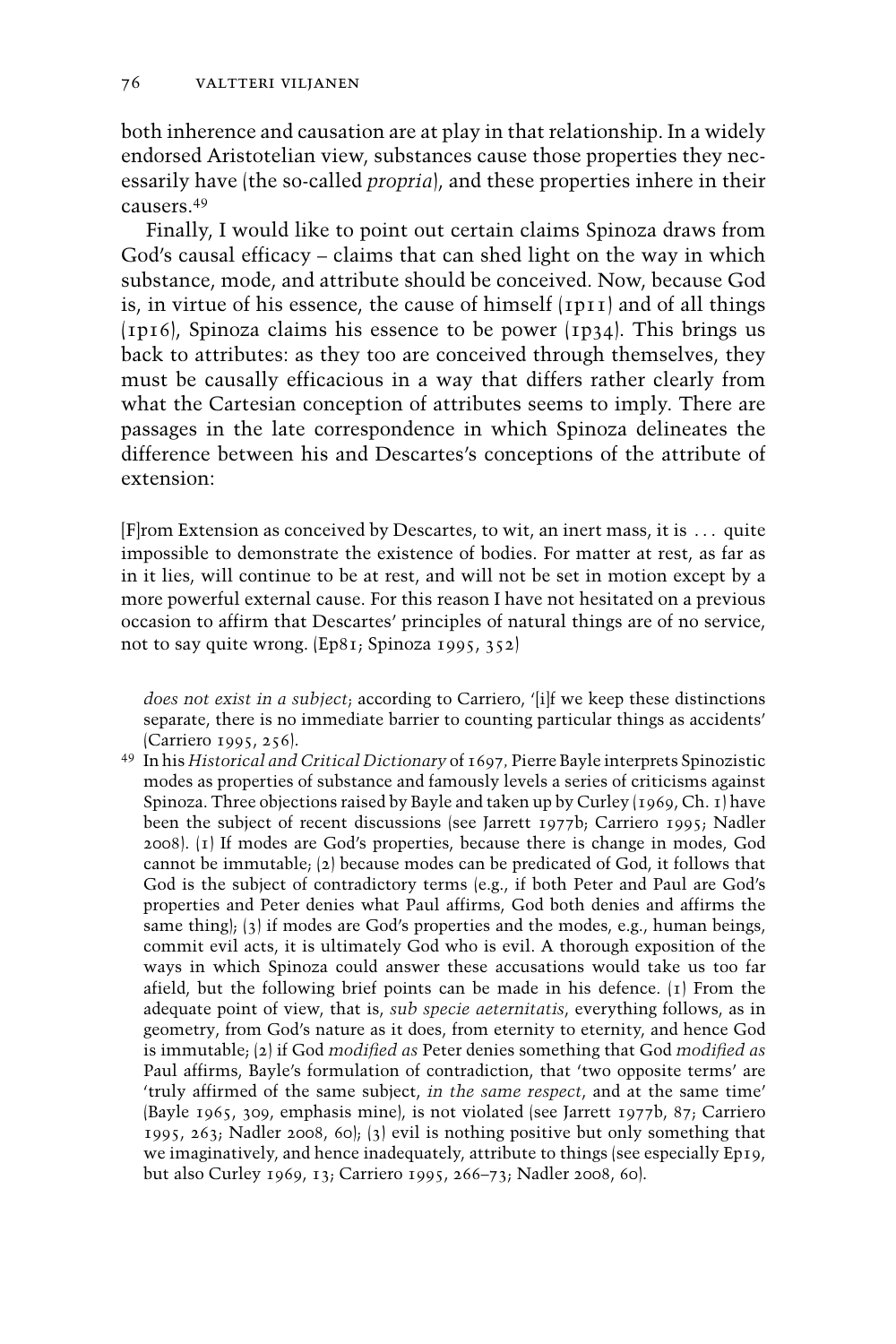With regard to your question as to whether the variety of things can be demonstrated a priori solely from the conception of Extension, I think I have already made it quite clear that this is impossible. That is why Descartes is wrong in defining matter through Extension; it must necessarily be explicated through an attribute which expresses eternal and infinite essence. (Ep83; Spinoza 1995, 355)

There is thus something seriously wrong in the way Descartes understands extension: he does not acknowledge the fact that extension, like any attribute, expresses God's essence. The crux of this criticism seems to be that the Cartesian conception of attributes fails to take into account that substance, or Nature, is something essentially dynamic in character. In light of the preceding discussion, these contentions make sense: a substance causing itself and an attribute doing the same just means that the primitive state 'something is *E*' is realized solely by the constituents involved in that state. So we can say both that a substance is self-caused and that an attribute is self-caused; and by this causal power are brought about all the modes as well. As we have seen, a substance cannot be conceived other than under some attribute, but all the ways in which the substance can be conceived – all the ways in which its nature is constituted – involve causal power; that much is certain. Being in itself, or subsistence, equals power to exist (cf. 1p11d3). All this suggests, I think, that the Spinozistic God can be characterized as an absolutely infinite power, producing all existents as determined by essence-constituting attributes, which makes attributes God's powers as it were, fundamental manifestations of the one basic power.<sup>50</sup> In consonance with this – indeed, due to it – the backbone of Spinoza's theorizing concerning human existence is based on the idea that striving (*conatus*) – which is undoubtedly something dynamic in character – 'to persevere in being' forms the very essence of our actual existence (3p7). In other words, as all finite things are modifications of the intrinsically dynamic God-nature, human beings as well are, in Spinoza's framework, *beings of power* striving for their own kind of existence.<sup>51</sup>

<sup>50</sup> Already H. H. Joachim (1901, 65) sees 'attributes as "lines of force," or forms in which God's omnipotence manifests its causality to an intelligence', and A. Wolf (1974 [1927], see especially 19, 22–4) draws attention to Spinoza's identification of God's essence with power and emphasizes the dynamic character of attributes. More recently, Sherry Deveaux (2003, 334) underscores that 'an attribute is a different *way* in which absolutely infinite and eternal power is expressed', and Della Rocca (2003, 225) maintains that 'extension conceived as inherently dynamic is, for Spinoza, an attribute.' The powerful or active nature of God and attributes is widely recognized in French Spinoza scholarship; for classic interpretations, see Gueroult 1974, 188–9; Matheron 1988 (1969), 13; Deleuze 1997 (1968), 90–95, 198– <sup>9</sup>. For my analysis of the concept of power, see Viljanen <sup>2008</sup>a, especially <sup>99</sup>–101. <sup>51</sup> For my detailed argument for this conclusion, see Viljanen <sup>2008</sup>a.